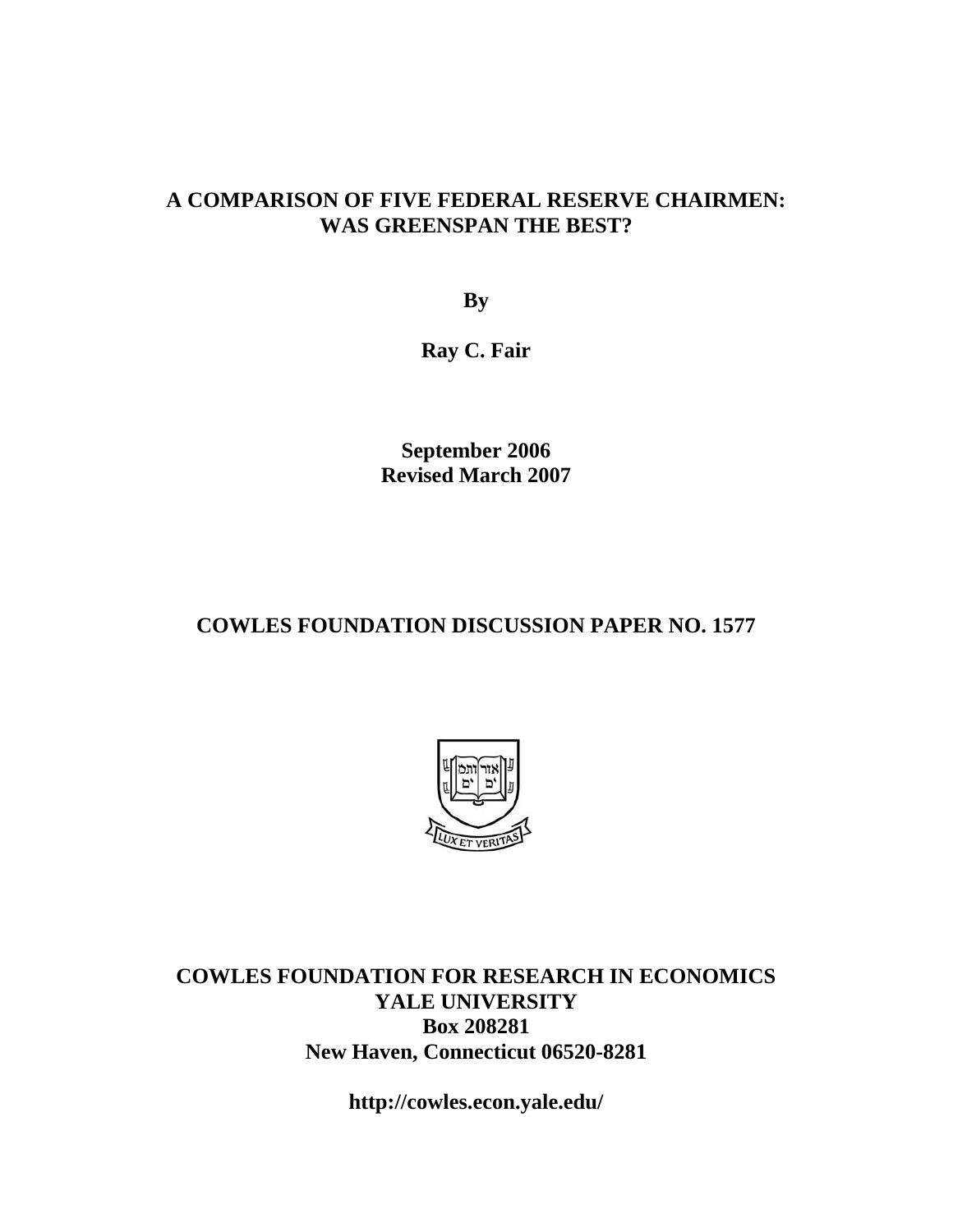# A Comparison of Five Federal Reserve Chairmen: Was Greenspan the Best?

### Ray C. Fair*<sup>∗</sup>*

### Revised March 2007

#### Abstract

This paper examines the performances of the past five Federal Reserve chairmen using optimal control techniques and a macroeconometric model. Each chairman is evaluated in two ways. The first way is comparing the actual performance of the economy under his term relative to what the performance would have been had he behaved optimally. Comparing chairmen only on the basis of the actual performance of the economy is not appropriate because it does not control for different exogenous-variable values and shocks that the Fed has no control over. This comparison is done for a wide range of loss functions. It does not assume that the chairman necessarily behaved by minimizing a loss function; it just compares his actual behavior to what he could have done had he minimized a particular loss function. The second way, on the other hand, assumes that each chairman minimized a loss function, and it chooses for each chairman which of the various loss functions tried comes closest to matching the actual values of the control variable to the optimal values. A summary evaluation of each chairman is presented in Section 6.

# 1 Introduction

This paper examines the performances of the past five Federal Reserve chairmen

using optimal control techniques and a macroeconometric model. A number of

*<sup>∗</sup>*Cowles Foundation and International Center for Finance, Yale University, New Haven, CT 06520-8281. Voice: 203-432-3715; Fax: 203-432-6167; e-mail: ray.fair@yale.edu; website: fairmodel.econ.yale.edu.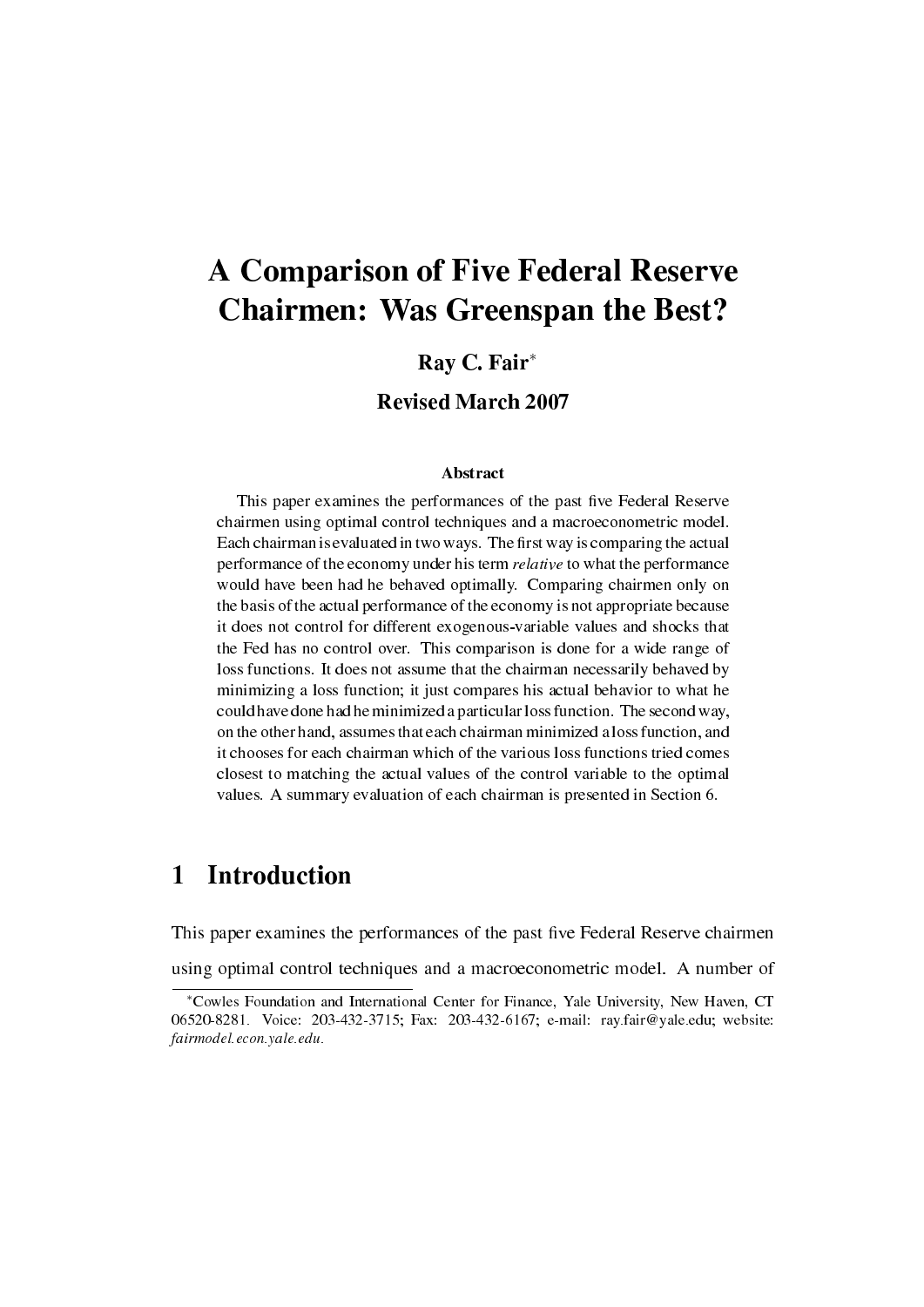people have said that Alan Greenspan was the best Fed chairman ever,<sup>1</sup> and the methodology of this paper can be used to test this. Each chairman is evaluated in two ways. The first way is comparing the actual performance of the economy under his term *relative* to what the performance would have been had he behaved optimally. Comparing chairmen only on the basis of the actual performance of the economy is not appropriate because it does not control for different exogenousvariable values and shocks that the Fed has no control over. This comparison is done for a wide range of loss functions. It does not assume that the chairman necessarily behaved by minimizing a loss function; it just compares his actual behavior to what he could have done had he minimized a particular loss function. The second way, on the other hand, assumes that each chairman minimized a loss function, and it chooses for each chairman which of the various loss functions tried comes closest to matching the actual values of the control variable to the optimal values.

The methodology of this paper requires the existence of a model and the specification of a loss function. The model used is a version of the multicountry  $(MC)$ macroeconometric model in Fair (2004). The loss functions are specified in terms of inflation and unemployment, with differing weights on the two. An overview of the MC model is presented in Section 3, and some of its properties are discussed in Section 4. The loss functions and optimal control procedure are discussed in

<sup>&</sup>lt;sup>1</sup>For example, Milton Friedman is quoted in *Business Week*, November 7, 2005, p. 42, as saying "It's clear that Greenspan has been the most effective chairman of the Fed since its inception." Blinder and Reis (2005, p. 3) say of Greenspan While there are some negatives in the record, when the score is toted up, we think he has a legitimate claim to being the greatest central banker who ever lived." And Taylor  $(2005, p. 1)$  in his comments on the Blinder and Reis paper agrees with this statement.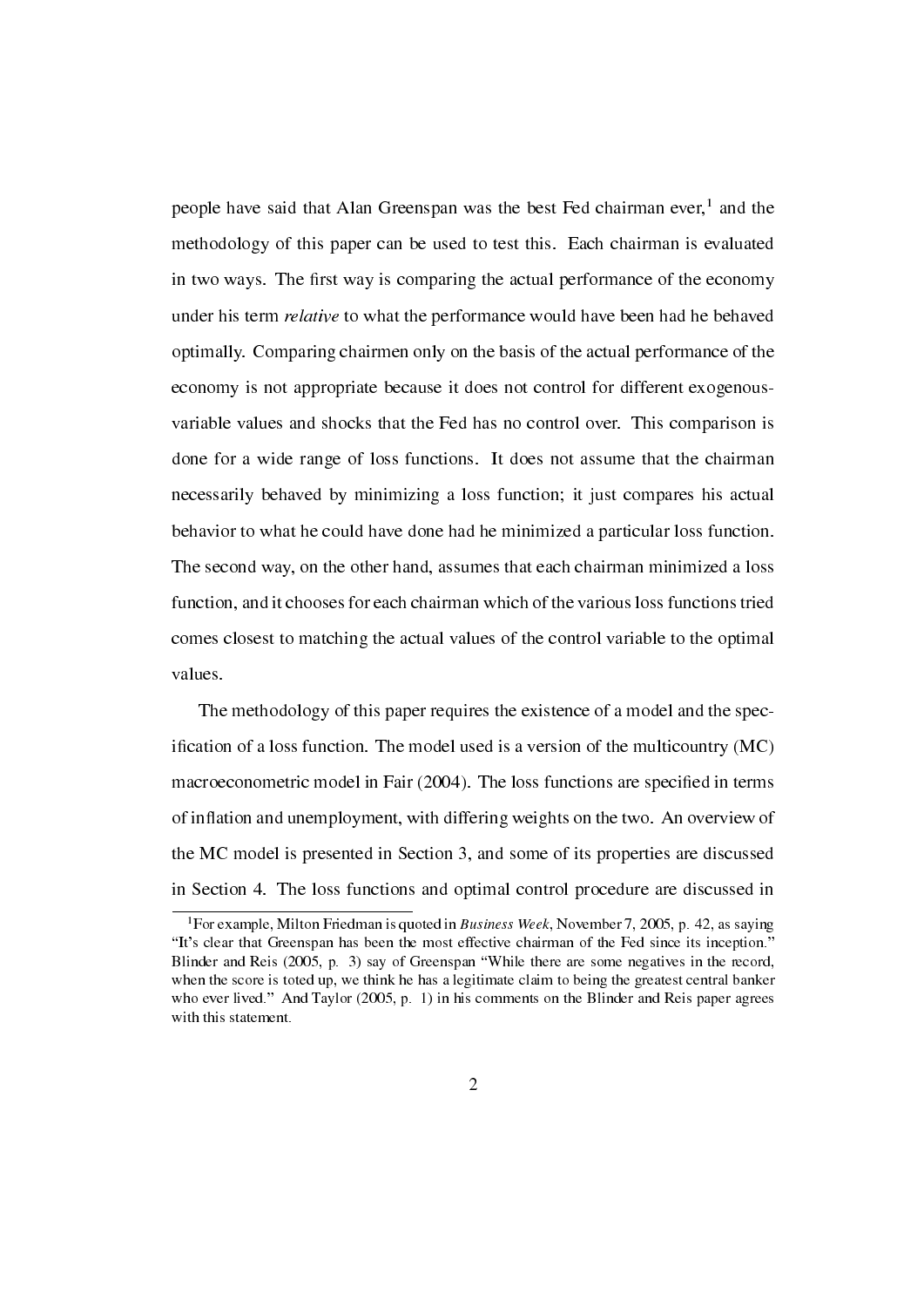Section 5, and the results are presented in Section 6.

The MC model is quite different from the macro model that is primarily used in the current literature, namely the "New Keynesian"  $(NK)$  model. Arguments for preferring the MC model over the NK model for monetary policy evaluation are presented in Section 2 in Fair (2007), and this discussion will not be repeated here. One of the main arguments for preferring the MC model is that it fits the data much better. In Section 3 a few of the differences between the MC and NK models are discussed, and in Section 6 some of the results in this paper using the MC model are compared to results using the NK model and other smaller models. Given the uncertainty that exists concerning the appropriate formulation of macroeconomic models, it is useful to examine macroeconomic questions with more than one type of model, which is another argument for using the MC model.

The way in which the Fed chairmen are compared in this paper does not appear to have been done before. Romer and Romer (2004) discuss the past Fed chairmen, but they present no measures of performance. Implicit in their discussion is the view that Martin, Volcker, and Greenspan did well relative to Burns and Miller, but no performance estimates are presented. Their view appears to be based mostly on how the economy actually performed during each chairman's term and on the chairman's embrace or non-embrace of modern economic ideas. In Romer and Romer (2002) they argue that Martin did well, but again mostly using actual economic outcomes. Blinder and Reis (2005, pp. 45–48) argue that Greenspan was lucky in probably having smaller shocks than previous Fed chairman had, but this is not pursued further. They simply conclude that Greenspan was great in addition to being lucky. Again, the measure of performance in this paper accounts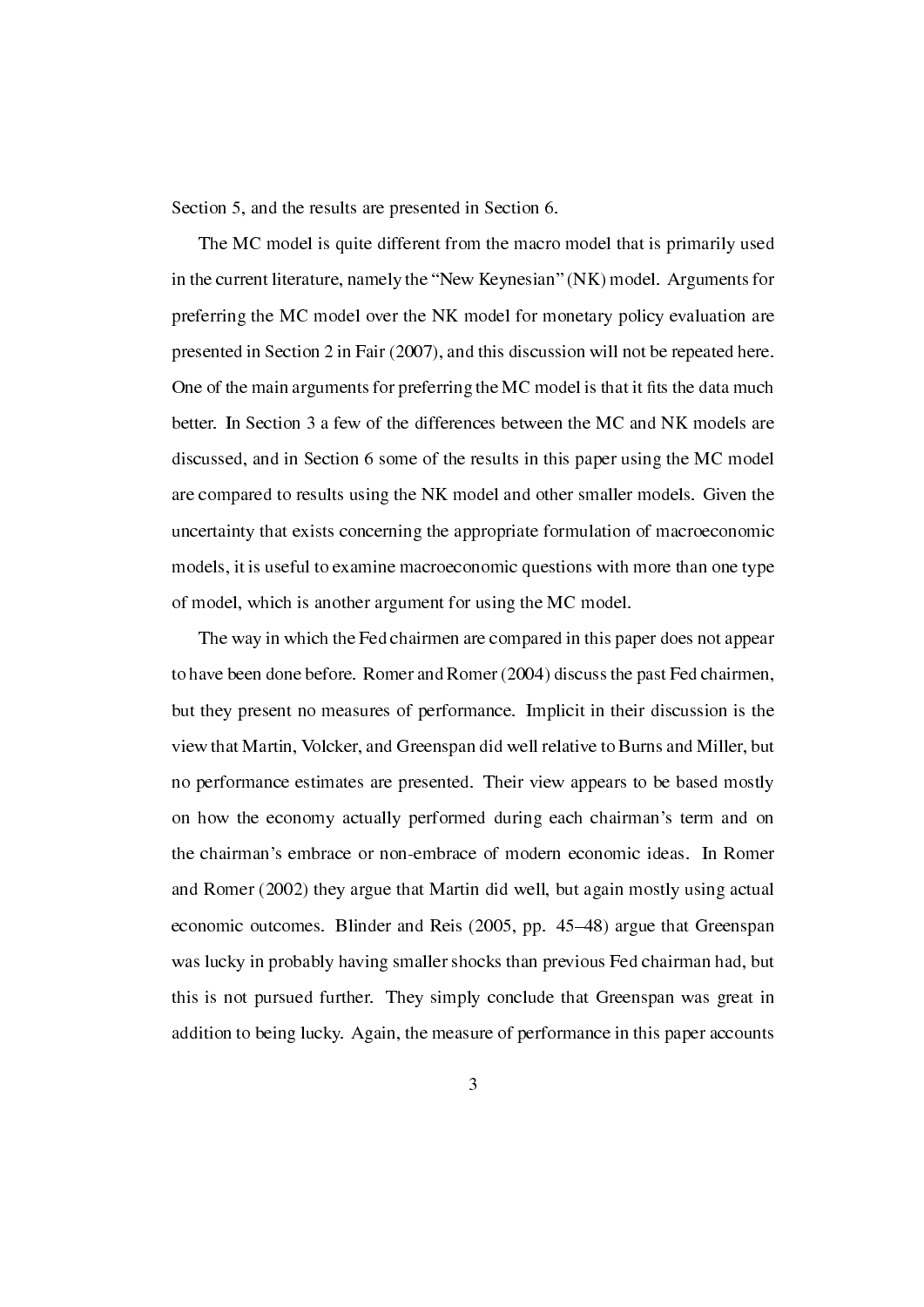for the possible luckiness of each Fed chairman. Blanchard and Simon (2001) and Stock and Watson (2003) document that the Greenspan period does appear to be a time of smaller than historically average shocks.

There is also a related literature on estimating the parameters of the Fed's objective function along with the parameters of a model. Recent papers include Salemi (1995, 2006), Favero and Rovelli (2003), Ozlale (2003), and Dennis (2006). These papers deal with small linear models and a quadratic objective function, where closed form expressions can be obtained. Salemi (1995) uses a five-variable VAR model; Favero and Rovelli (2003), Ozlale (2003), and Dennis (2006) use versions of the two-equation Rudebusch-Svensson (1999) model; and Salemi (2006) uses a version of the NK model. These papers do not compare Fed chairmen in the way that is done in this paper, but some of their results are comparable to the results here. This is discussed at the end of Section 6.

The idea of using optimal control techniques to measure economic performance was presented in Fair (1978). This earlier paper compared different presidents rather than Fed chairmen, under the assumption that presidents control the economy. In the present paper Fed chairmen are assumed to control the economy, which seems a more realistic assumption. Computer speeds have increased enormously since this earlier paper was written, and the optimal control procedure used in the present paper improves upon the procedure used in this earlier paper, which was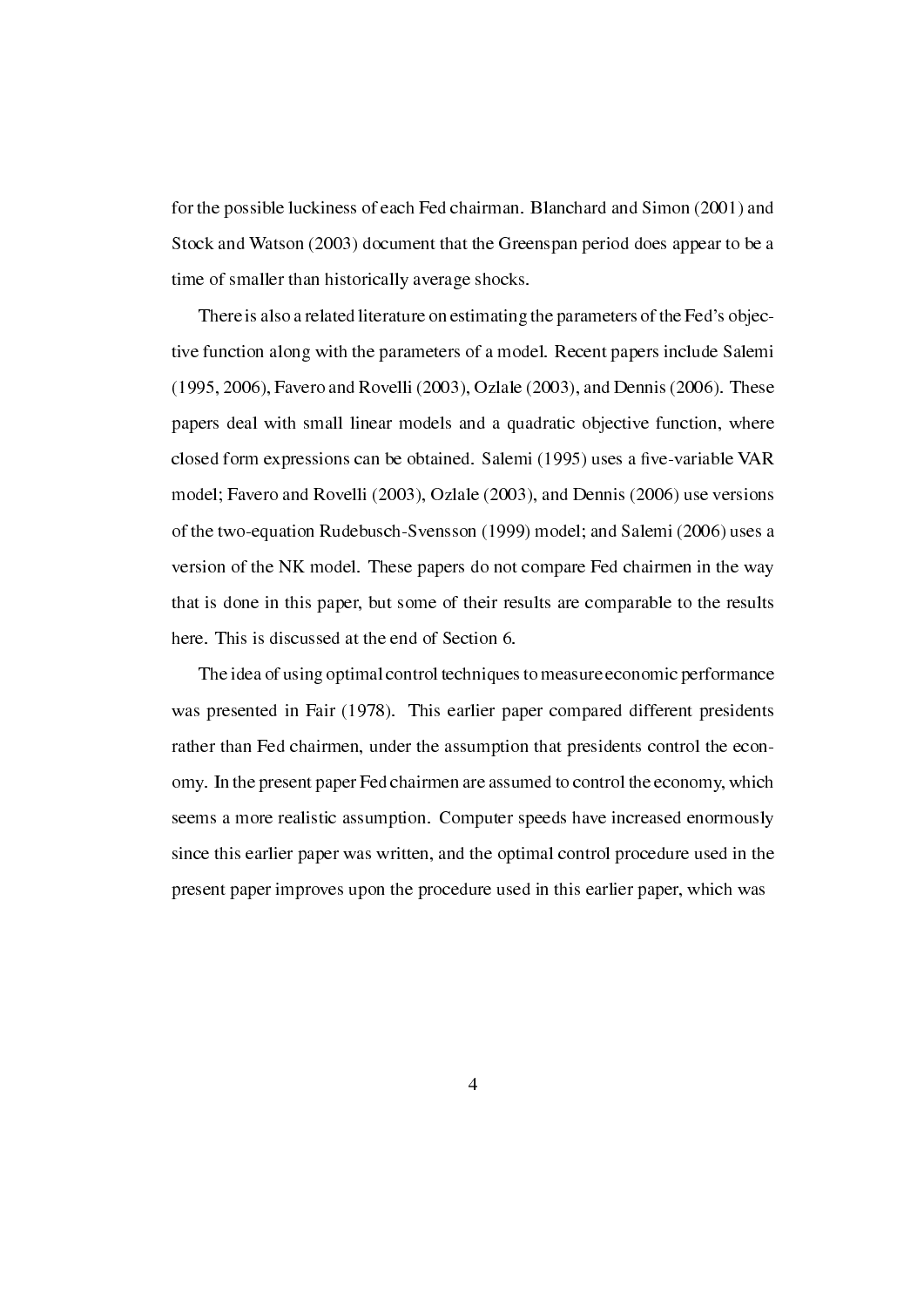| The Five Fed Chairmen |                            |             |      |      |  |  |
|-----------------------|----------------------------|-------------|------|------|--|--|
|                       | Period in Office           | Mean Values |      |      |  |  |
|                       | (Period Used: No. obs.)    | PD          | U R  | R.S  |  |  |
| William McChesney     | April 1951–January 1970    |             |      |      |  |  |
| Martin, Jr.           | $(1954:1-1969:4:64)$       | 1.97        | 4.89 | 3.37 |  |  |
| <b>Arthur Burns</b>   | February 1970–January 1978 |             |      |      |  |  |
|                       | $(1970:1-1977:4:32)$       | 6.54        | 6.26 | 5.73 |  |  |
| G. William Miller     | March 1978–August 1979     |             |      |      |  |  |
|                       | $(1978:1-1979:3:7)$        | 9.59        | 5.96 | 8.18 |  |  |
| Paul Volcker          | August 1979–August 1987    |             |      |      |  |  |
|                       | (1979:4–1987:3:32)         | 4.66        | 7.10 | 9.42 |  |  |
| Alan Greenspan        | August 1987–December 2005  |             |      |      |  |  |
|                       | $(1987:4-2005:4:73)$       | 2.34        | 5.53 | 4.46 |  |  |

Table 1

•  $\vec{PD}$  = percentage change (annual rate) in *PD*, the price deflator for domestic sales-from NIPA accounts.

- $UR =$  unemployment rate.
- $RS$  = three-month Treasury bill rate.

fairly crude because of computer constraints.<sup>2</sup>

# 2 Background

Table 1 presents the five Fed chairmen considered, their exact terms in office, the

quarterly sample periods chosen to represent the terms, and the average inflation

<sup>&</sup>lt;sup>2</sup>One issue considered in this earlier paper not considered here is the state of the economy left to one's successor. For example, Volcker left Greenspan a particular state of the economy. Had he optimized, he would have left a different state. Greenspan's optimization problem thus depends on what Volcker did. In evaluating Volcker, actual versus optimal, one should consider how he affected Greenspan's period in addition to how he affected his own. Under the assumption that Greenspan behaves optimally, one could compare how Greenspan could have done given the actual state of the economy that Volcker left him versus how he could have done had Volcker behaved optimally. This difference, which could be either positive or negative, would then be considered in the evaluation of Volcker's overall performance. This issue is not pursued in the present paper.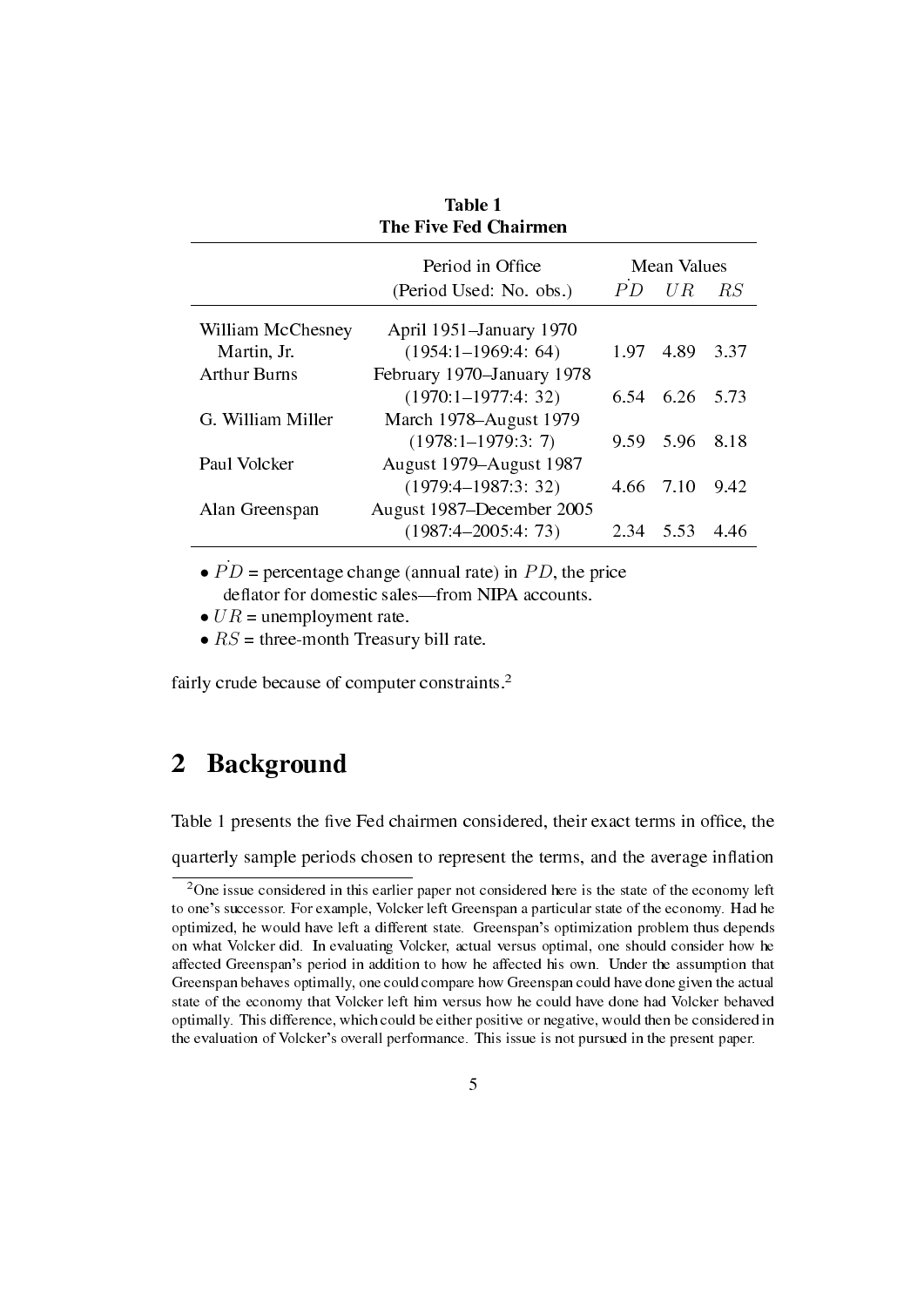rate, unemployment rate, and interest rate during each term.<sup>3</sup> Martin began his term in April 1951, but because of data limitations, the first quarter of his sample period is taken to be 1954:1. Miller's sample period consists of just 7 quarters, and so the results for Miller should be interpreted with considerable caution.

If one looks at just the historical averages of inflation and the unemployment rate, Martin does best, followed by Greenspan. Miller had very high inflation. Comparing Burns and Volcker, Volcker had higher unemployment but lower inflation. Martin had the lowest average interest rate, and Volcker had by far the highest. Looking just at these actual values, the view that Martin and Greenspan did well relative to Burns and Miller is clearly supported. Since Volcker had the highest average unemployment rate, he does not look particularly good. The purpose of this paper is to see how this evaluation is affected when the degree of difculty of controlling the economy is taken into account.

# 3 An Overview of the MC Model<sup>4</sup>

The theoretical model upon which the MC model is based was first presented in Fair (1974a). An easier-to-read presentation is in Fair (1984). It has two of the four features of what Goodfriend and King (1997) call the "New Neoclassical Synthesis" (NNS), upon which the NK model is based, namely intertemporal optimization and imperfect competition. (The other two features of the NNS are rational expectations and costly price adjustment.) Households maximize expected future

 $3$ Data sources and definitions for all the variables used in this paper are listed in Fair (2004) and on the website mentioned in the introductory footnote.

<sup>&</sup>lt;sup>4</sup> Some of the material in this section is in Section 2 in Fair (2007).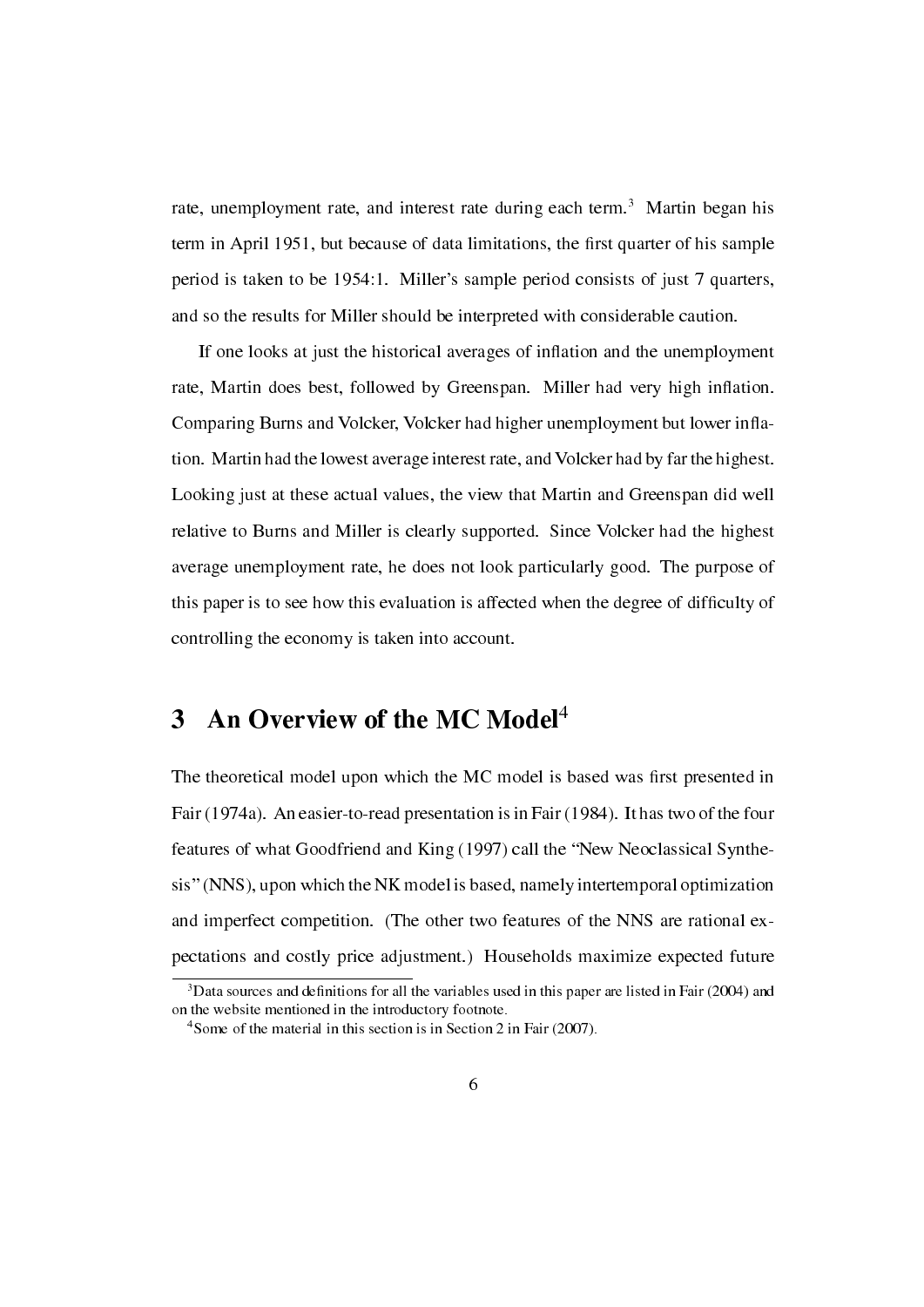utility and firms maximize expected future after-tax cash flow. The horizons for the maximization problems are finite. The choice variables for a household are consumption, leisure, and money holdings. The main choice variables for a firm are its price, wage rate, production, and investment. Expectations of future values by households and firms are based on current and past values. Expectations are not assumed to be rational, contrary to the NNS. Disequilibrium is allowed for, and it takes the form of firms telling households the maximum amount of labor they will hire in the period and of actual sales differing from expected sales.

A household takes as given its initial values of money and bonds and the current values of the price, wage rate, interest rate, personal income tax rate, transfer payments, and the labor constraint from firms. It forms expectations of the future values of these variables and solves it optimization problem given a terminal condition on the value of its money plus bonds.

A firm faces a putty-clay technology. Adjustment costs are postulated for changes in labor and the capital stock. Firms set prices and wages in a monopolistic competitive setting. The demand for a firm's product depends on its price relative to the prices of the other firms. A firm expects that other firms' prices are affected by the price that it sets. In other words, a firm expects that other firms will raise (lower) their prices if the firm raises (lowers) its own price. Similarly, the supply of labor to a firm depends on its wage rate relative to the wage rates of the other firms, and a firm expects that other firms' wage rates are affected by the wage rate that it sets.<sup>5</sup>

<sup>&</sup>lt;sup>5</sup>No adjustment costs are postulated for price changes and wage rate changes, and all firms can change their prices and wage rates each period. This is contrary to the NNS, where there are adjustment costs to changing prices. The assumption of costly price adjustment is, of course,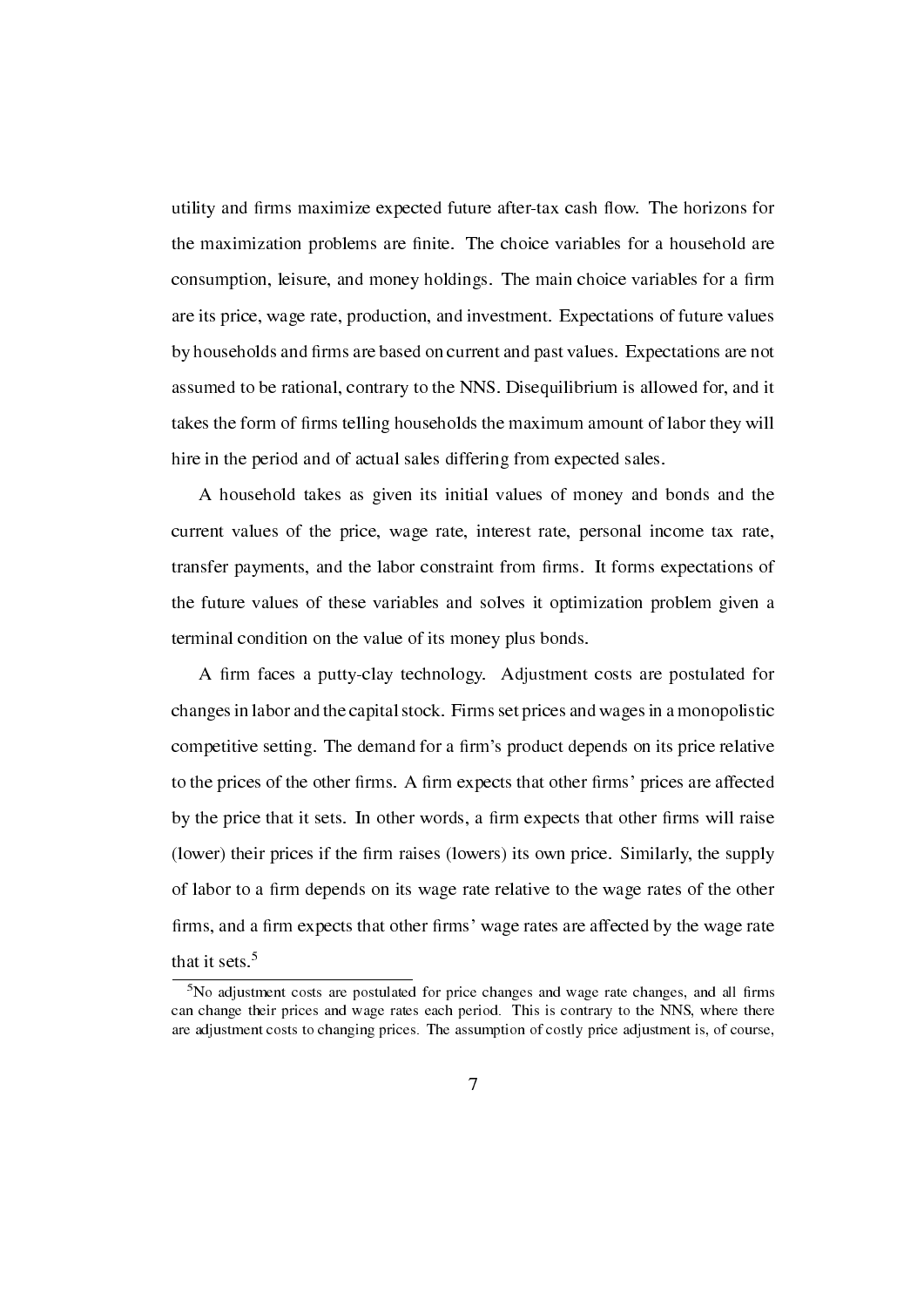A firm takes as given all the initial values, including the initial values of other firms' prices and wage rates and the current values of the interest rate and the profit tax rate. It forms expectations of the relevant future values, where again its expectations of other firms' prices and wage rates depend on its own behavior, and solves its optimization problem. It chooses its price, wage rate, amount of each type of machine to purchase, and production. Given its price and wage rate decisions, a firm has an expectation of its sales and of the amount of labor that will be supplied to it. If actual sales turn out to be different from expected, this results in an unexpected change in inventories. If actual labor supply exceeds expected labor supply, the firm is assumed to hire only the expected amount. In fact, the model is set up so that firms communicate to households the amount of labor they are willing to hire (namely, the firms' expected amounts), and households optimize under this constraint, as noted above.

Regarding the expectations of households and firms in the theoretical model, for a number of variables equations are postulated specifying how the expectations are formed. For the overall model in Fair (1974a) it is also specied that households and firms estimate the parameters of these equations based on past data. In this sense the expectations are sophisticated. The key point about expectations, however, is that they are not specied to be rational or converge to being rational. Because expectations are not rational, disequilibrium can occur, which drives many of the properties of the model. Households and firms never learn the true model; they grope around in a complex world, never quite understanding everything.

controversial, and it is not necessarily a desirable feature of the synthesis. Bils and Klenow (2004) is a recent study casting doubt on the sticky price assumption.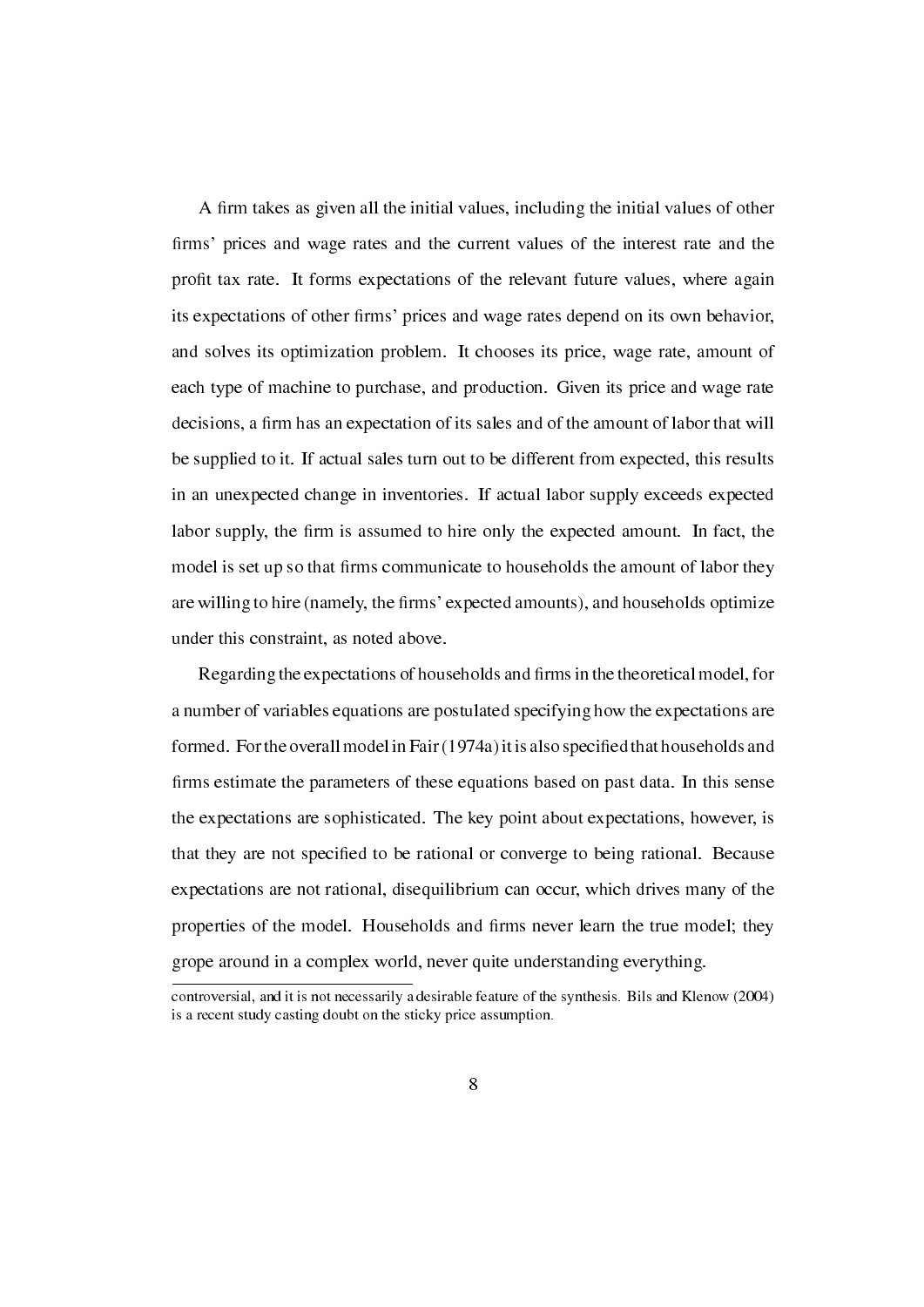Government fiscal policy decisions are exogenous. The government chooses the two tax rates, transfer payments, the amount of goods to purchase, and the amount of labor to hire. On the monetary policy side, an interest rate rule is postulated in which the interest rate depends on inflation and unemployment. Unemployment in the model is the difference between the labor that households would supply if the labor constraint were not binding and the amount they actually supply taking into account the labor constraint in their optimizing problem.

All flows of funds and balance sheet constraints are accounted for in the model. One sector's saving is some other sector's dissaving. One sector's financial liability is some other sector's financial asset.

The model in Fair (1974a) was a closed-economy model, but a two-country model was introduced in Fair (1984). Again, all flows of funds and balance sheet constraints among the sectors of the countries are accounted for. The choice of a household now includes how much to purchase of the foreign good, which is affected by the price of the foreign good relative to the price of the home good. The exchange rate is determined by a reaction function of one of the country's monetary authorities.

The model is solved by numerical techniques, given chosen parameter values and initial conditions. In a model in which disequilibrium is possible, the order of transactions matters, and the order chosen is  $1$ ) the government,  $2$ ) firms, and then 3) households. Transactions take place after households have optimized. Because firms don't have complete knowledge of the model, their price and wage setting behavior may result in sales differing from expected sales and labor demand differing from the unconstrained labor supply. There can thus be unintended inventory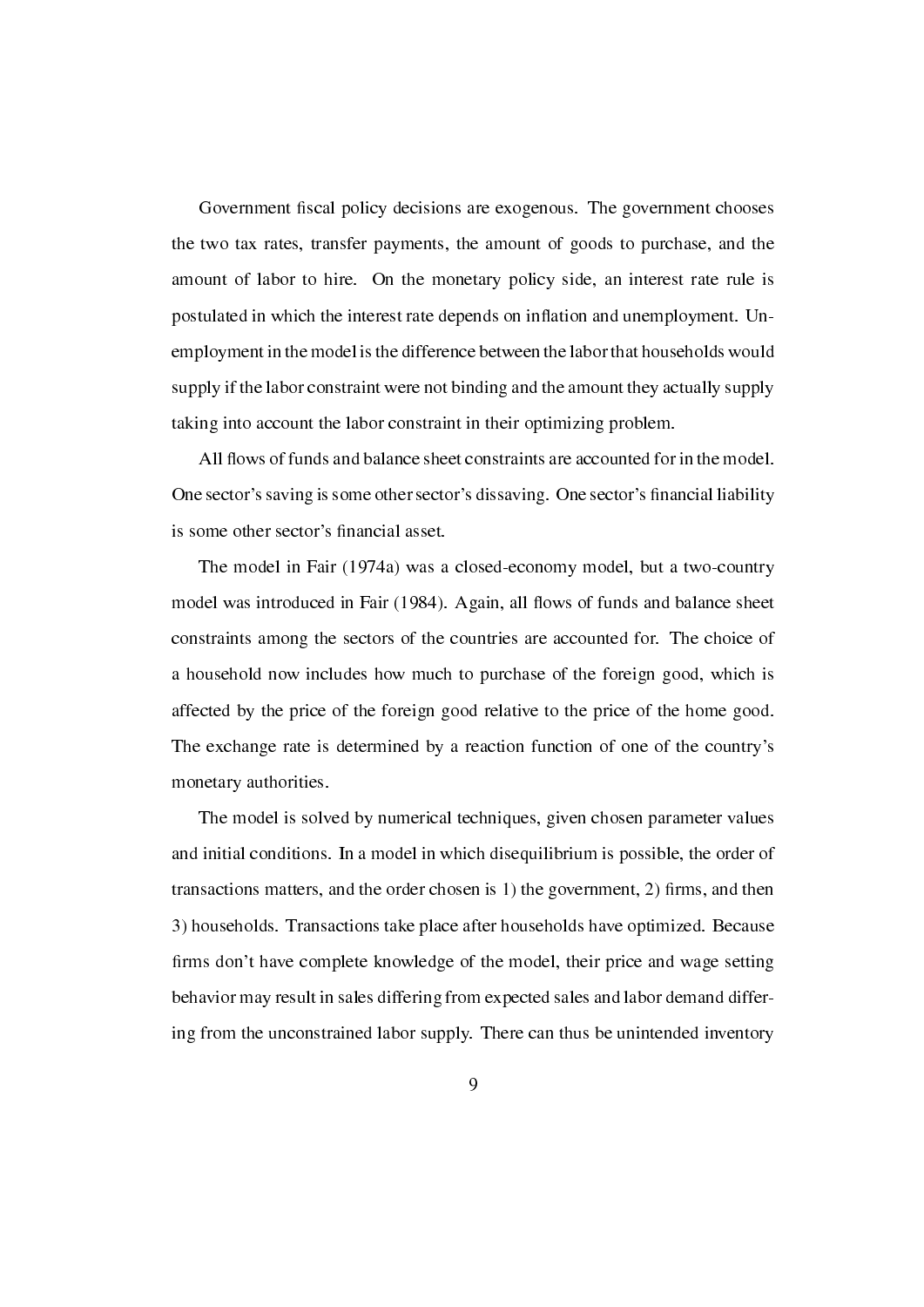investment and unemployment.

Regarding estimation, the theoretical work behind the MC model is used to guide the specication of a model to be estimated (the MC model). Essentially, the theoretical work is used to guide the choice of left hand side and right hand side variables. The empirical equations that are specied are meant to be approximations to the decision equations of the households and firms. The left hand side variables are the decision variables and the right hand side variables are those that the agents take as given in the optimization process. Moving from theoretical work to empirical specifications is a messy business, and extra theorizing is usually involved in this process, especially regarding lags and assumptions about unobserved variables.

Although the estimated decision equations are only approximations, they do not suffer from the Lucas (1976) critique if expectations are not rational.<sup>6</sup> More specifically, agents are assumed to form future expectations on the basis of past values, where the parameters multiplying these values are constant. Expectations are backward looking in this sense. The parameters in the expectation equations are assumed not to depend on the parameters in the model: expectations not model consistent (rational). In the specication of a decision equation to estimate, if expected future values influence the current decision (which is usually the case), these values are substituted out by replacing them with the lagged values upon which they are assumed to depend. The decision equation is then estimated with these values included. If the parameters in the expectation equations are constant,

 $6$ Evans and Ramey (2006) have shown that in some cases the Lucas critique is a problem even if expectations are not rational. These cases are specific to the Evans and Ramey framework, and it is unclear how much they can be generalized.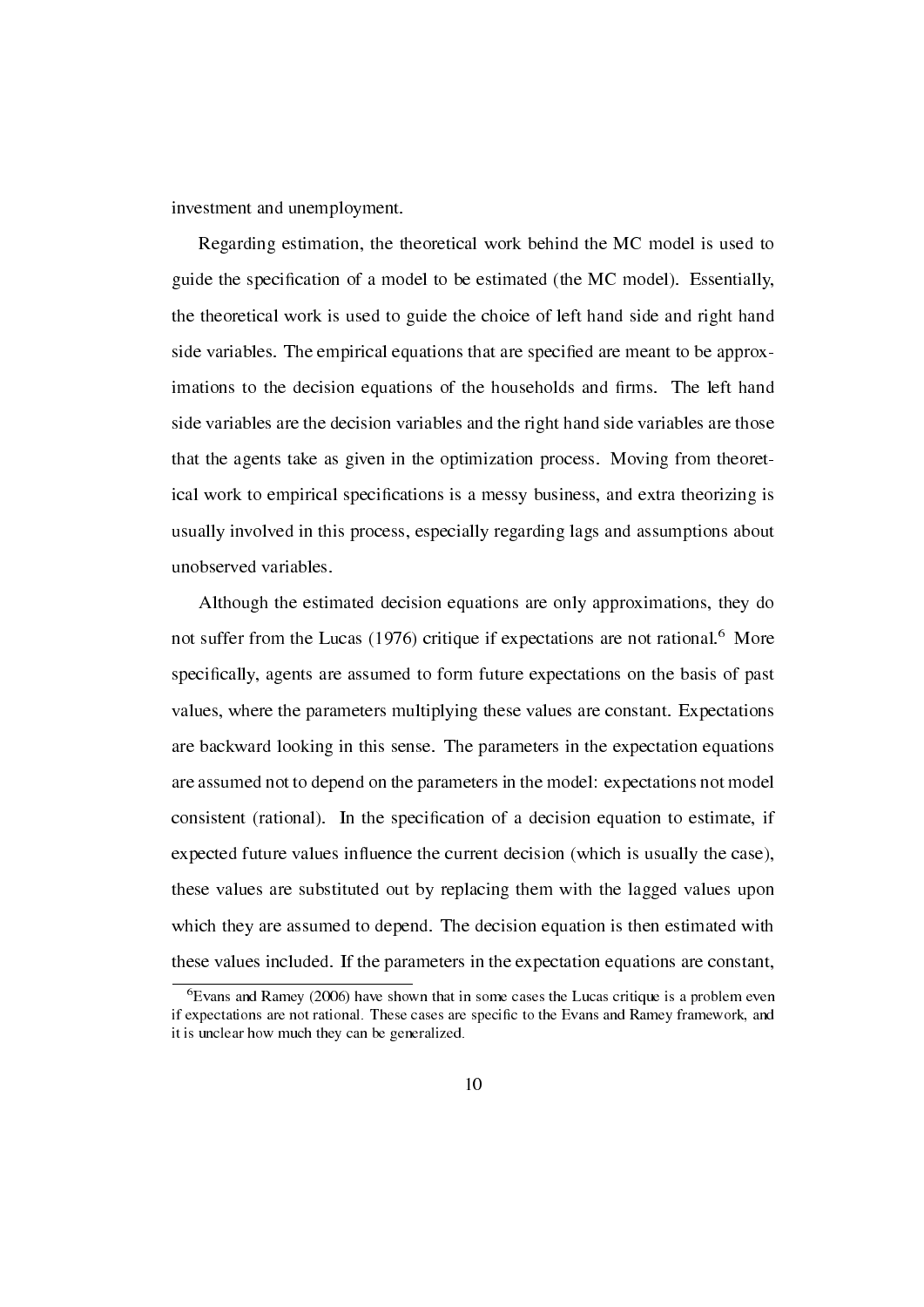then this substitution does not introduce non constant parameters in the decision equation. It is usually not the case that one can back out from the estimated decision equation the parameters of the expectations equations, but there is usually no need to do so. Under the above assumptions, expectations have been properly accounted for in the decision equation.

This treatment of expectations does not mean that policy changes have no effect on behavior. Say that the Fed announces a new policy regime, one in which it is going to weight inflation more than it has done in the past. If expectations are rational, this announcement will immediately affect them and thus immediately affect current decisions. Current decisions can be affected even before the Fed has actually changed the interest rate. In the treatment here expectations and thus decisions will be affected only after the interest rate has been changed. Decisions respond to policy changes, but only in response to actual changes in the policy variables. Announcements of new policy rules and the like have no effect on decisions because agents don't know the model and thus don't use it to form their expectations. If expectations were rational, the parameters would change as regimes change, with the Lucas critique then being relevant. In the current treatment the parameters of the estimated decision equations are constant across policy regimes, although the decisions obviously change as the policy variables change.

The equations of the MC model are estimated by two-stage least squares,<sup>7</sup>

 $7$ The estimation periods begin in 1954 for the United States and as soon after 1960 as data permit for the other countries. They generally end between 2004 and 2006. The estimation accounts for possible serial correlation of the error terms. The variables used for first stage regressors for a country are the main predetermined variables in the model for the country.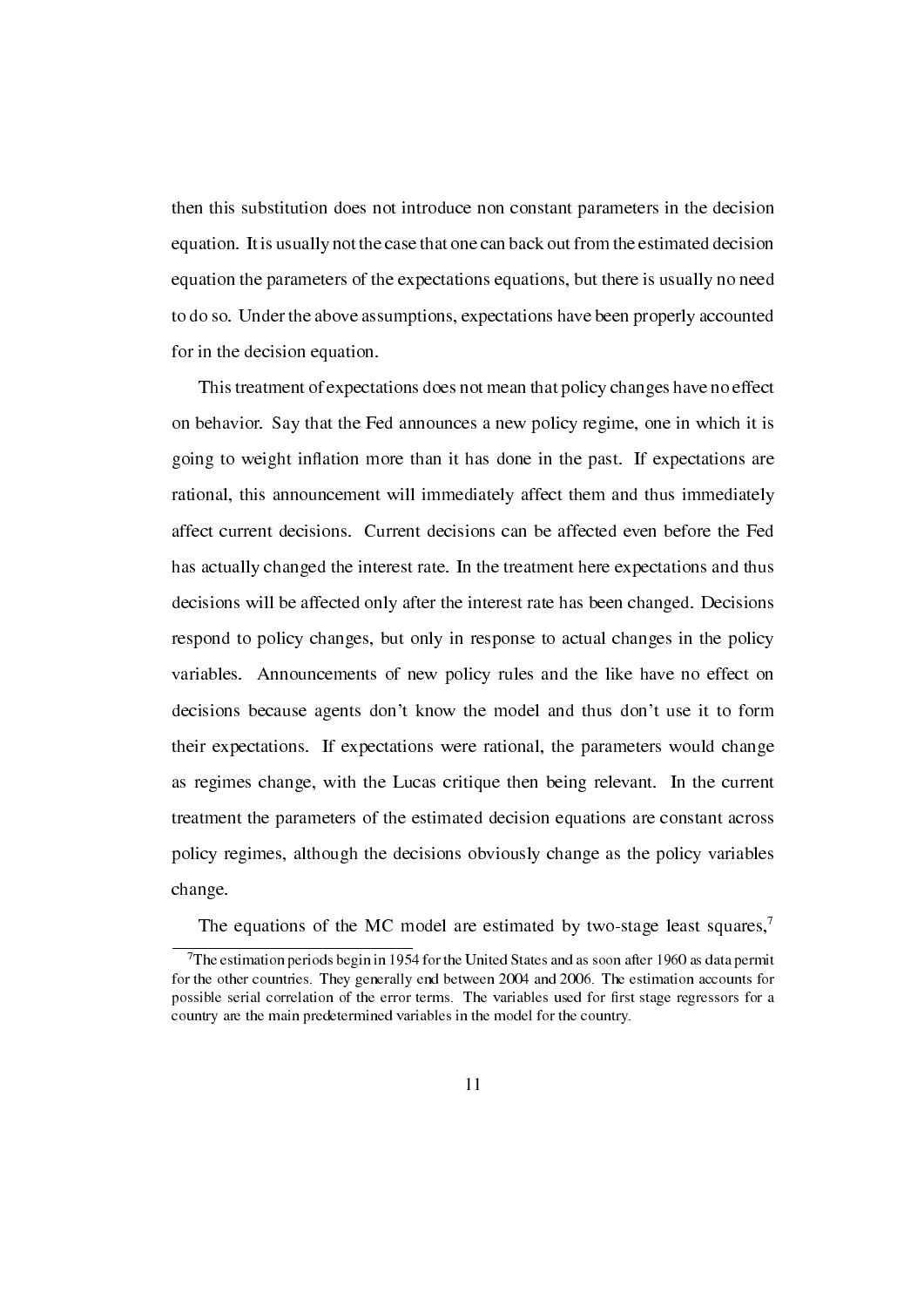and the model has been heavily tested. The latest test results are presented in Fair (2004), and these results will not be discussed here. In general the model does well in the tests. The current version of the MC model consists of 328 estimated equations, with 1,502 coefficients estimated, plus 1,220 estimated trade share equations. None of the coefficients are chosen by calibration. There are 59 countries in the model, where for 21 countries only trade share equations are estimated. In the United States part of the model there are 31 estimated equations and about 100 identities. Many of the identities are needed to account for all the flows of funds and balance sheet constraints. $8$ 

# 4 Some Properties of the MC Model<sup>9</sup>

### 4.1 Interest Rate Channels

It will be useful to outline the various channels through which interest rates affect output in the U.S. part of the MC model. Consider a decrease in the U.S. short term interest rate, say a policy change by the Fed. This decreases long term interest rates through estimated term structure equations. Interest rates appear as explanatory variables in the consumption, residential investment, and nonresidential fixed investment equations, all with negative coefficient estimates. In addition, decreases in interest rates have a positive effect on the change in stock prices through an estimated capital gains and losses equation, which has a positive effect on household

<sup>8</sup>The latest description of the MC model is in Fair (2004). The model can be analyzed on line or downloaded from the website listed in the introductory footnote. The list of first stage regressors for each equation is also available from the website.

<sup>&</sup>lt;sup>9</sup>Some of the material in this section is in Sections 3.1, 3.2, and 3.3 in Fair (2007).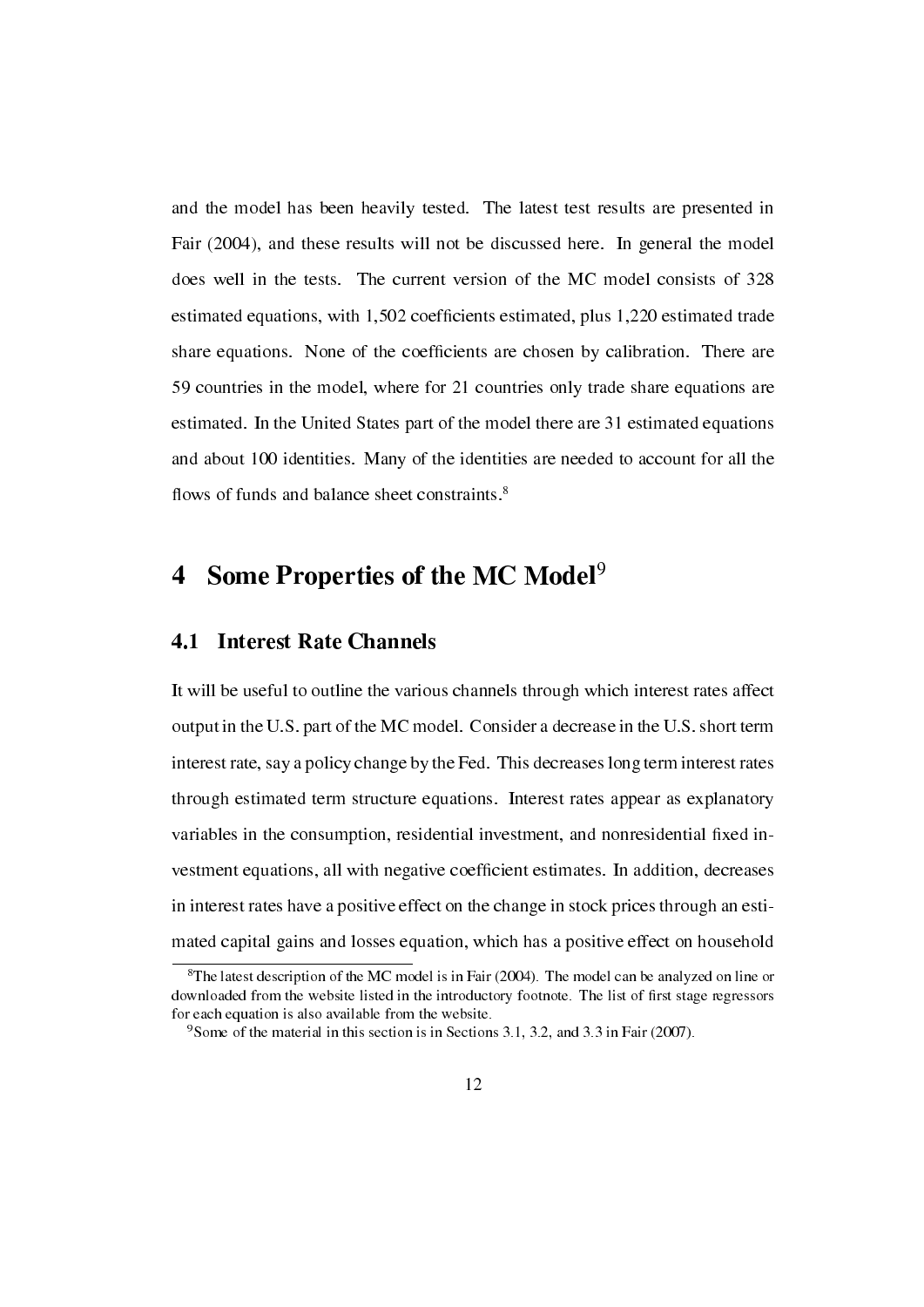wealth. This in turn has a positive effect on consumption because wealth appears as an explanatory variable in the consumption equations. Also, a decrease in U.S. interest rates (relative to other countries' interest rates) leads to a depreciation of the U.S. dollar through estimated exchange rate equations.<sup>10</sup> Other things being equal, this depreciation is expansionary because U.S. exports rise and U.S. imports fall. A decrease in interest rates thus has a positive effect on aggregate demand through these channels. $^{11}$ 

### 4.2 The U.S. Price Equation

It will also be useful to outline the main price equation in the U.S. part of the MC model. In this equation the log of the price level (the private nonfarm price deflator) is regressed on a constant, the lagged logged price level, the log of the wage rate, the log of the import price deflator, the unemployment rate, and the time trend. The coefficient estimates are presented in Table 2. The cost variables are the wage rate and the import price deflator, and the demand variable is the unemployment rate. The time trend is added to pick up trend effects on the price level not captured by the other variables. Adding the time trend to this equation is like adding a constant term to an equation specified using the inflation rate rather than the price level.

<sup>&</sup>lt;sup>10</sup>A relative interest rate variable appears in the exchange rate equations for Canada, Japan, the United Kingdom, and Germany (Euroland after 1999). (All exchange rate equations are relative to the U.S. dollar.)

 $11$ There is one effect that works in the opposite direction. An decrease in interest rates decreases household interest income, which has a negative effect on household expenditures through a disposable income variable in the household expenditure equations. This effect is, however, smaller than the positive effects, and so the net effect of an interest rate decrease is positive.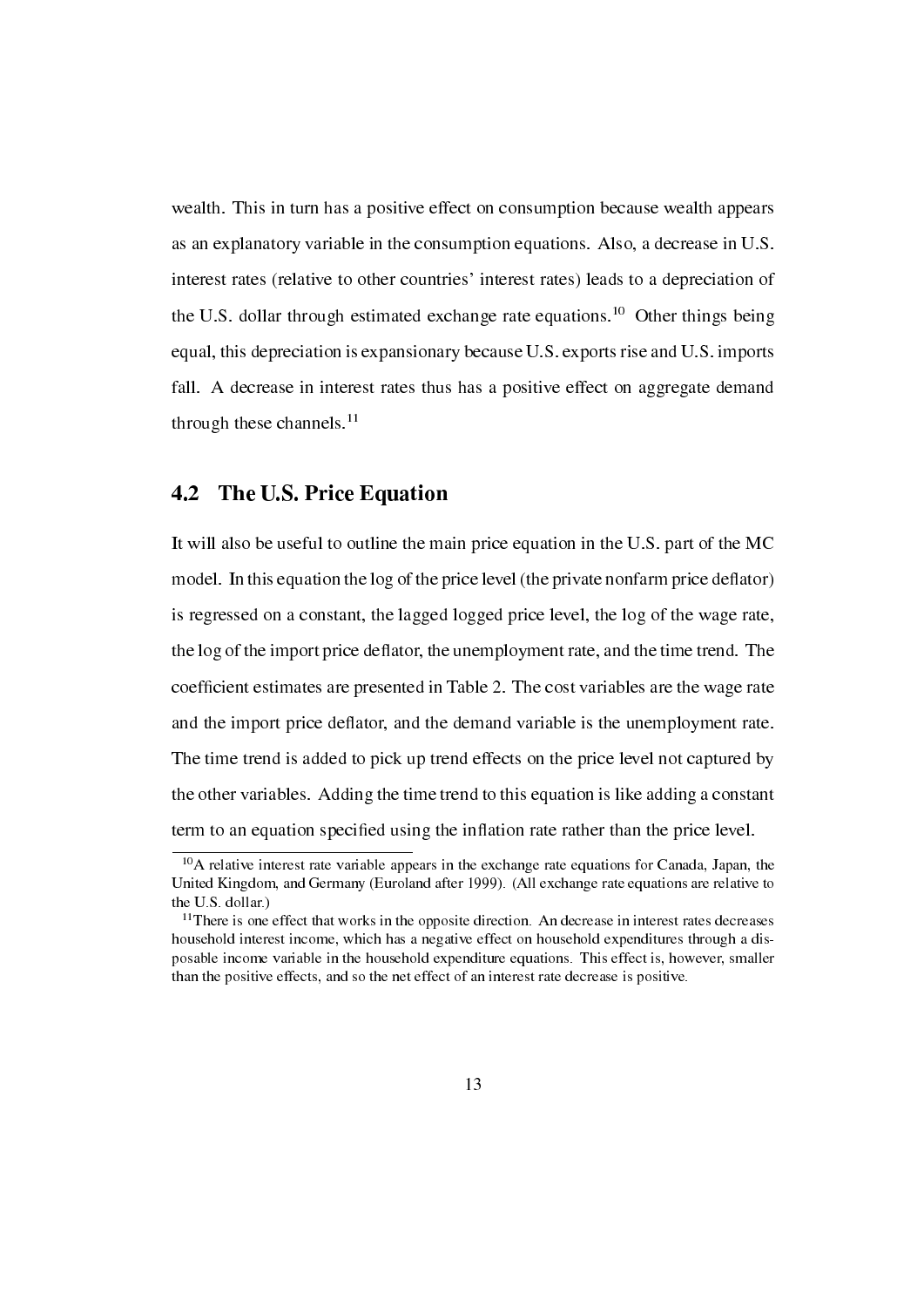| $\sim$ $\sim$ $\sim$ $\sim$ $\sim$ $\sim$ $\sim$ |          |         |  |  |  |
|--------------------------------------------------|----------|---------|--|--|--|
| <b>RHS</b> Variable                              | Coef.    | t-stat. |  |  |  |
| cnst                                             | $-0.036$ | $-3.21$ |  |  |  |
| $\log PF_{-1}$                                   | 0.881    | 92.56   |  |  |  |
| $\log W$                                         | 0.040    | 3.36    |  |  |  |
| $\log PIM$                                       | 0.050    | 21.23   |  |  |  |
| UR/100                                           | $-0.177$ | $-7.40$ |  |  |  |
| time trend                                       | 0.00032  | 9.88    |  |  |  |
| SЕ                                               | 0.00343  |         |  |  |  |

Table 2 U.S. Price Equation LHS Variable is log *P F*

•  $PF$  = private nonfarm price deflator.

•  $W =$  nominal wage rate adjusted for labor productivity.

•  $PIM$  = import price deflator.

•  $UR =$  unemployment rate.

• Estimation period: 1954:1-2006:1.

*•* Estimation method: 2SLS.

This equation does well in various chi-squared tests—reported in Table A10, p. 206, in Fair (2004), with updated results on the website. No signicant improvement in fit occurs when 1) the logged price level lagged twice, the log of the wage rate lagged once, the log of the import price deflator lagged once, and the unemployment rate lagged once are added as explanatory variables, 2) the equation is estimated under the assumption of fourth order serial correlation of the error term, 3) the log of the wage rate led once is added, 4) the log of the wage rate led four times is added, 5) the log of the wage rate led eight times is added, and 6) an output gap variable is added. When the output gap variable is added, the unemployment rate retains its signicance, and so it dominates the output gap as an explanatory variable.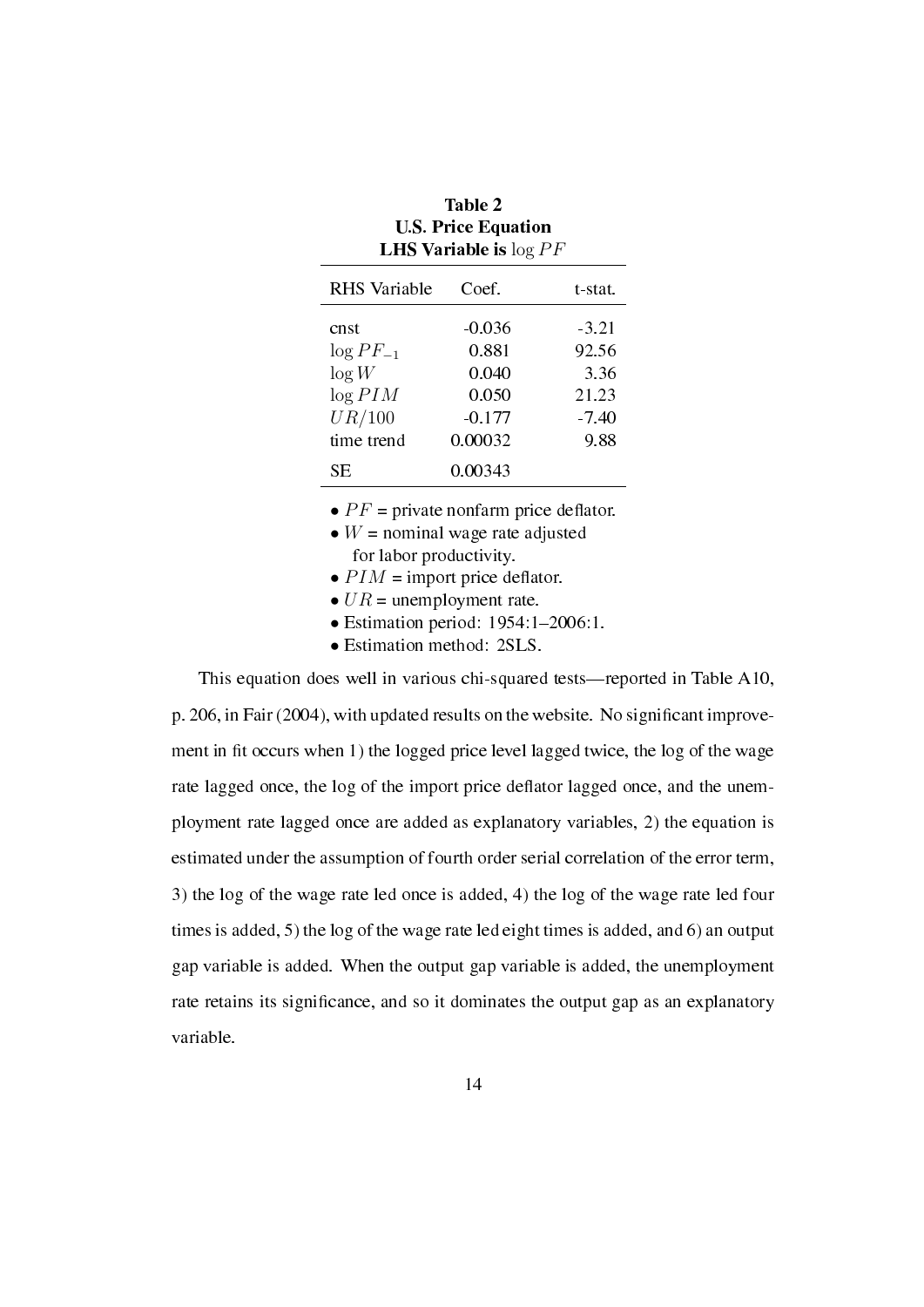If the wage rate variable were dropped from the equation in Table 2 and the equation were specified as an inflation equation rather than a price-level equation, the coefficient on  $\log PF_{-1}$  would be one. In addition, if lagged inflation were added as an explanatory variable to the inflation equation, this would introduce  $\log PF_{-2}$  with restrictions on the coefficients of both  $\log PF_{-1}$  and  $\log PF_{-2}$ . These restrictions were tested in Fair (2000) and updated to other countries in Chapter 4 in Fair (2004). They were rejected for the United States and generally rejected for the other countries. They suggest that the price equation should be specified in terms of price levels rather than inflation rates or changes in inflation rates.

The wage equation in the U.S. part of the MC model has log *W* on the left hand side and on the right hand side: the constant, log *W−*<sup>1</sup>, log *P F*, log *P F−*<sup>1</sup>, and the time trend. The unemployment rate was also tried as an explanatory variable in the wage equation, but it was not close to being signicant. The price and wage equations are identified because  $\log PIM$  is excluded from the wage equation, and log *W−*<sup>1</sup> is excluded from the price equation. In the estimation of the wage equation a long run restriction was imposed regarding the real wage, which is that the derived real wage equation does not have on the right hand side the price level separately or the wage rate separately. This restriction is not rejected by the data. The price and wage equations were tested in Fair (2000) and (2004, Chapter 4) against standard NAIRU equations, and they lead to considerably more accurate price level and inflation predictions. This is consistent with the rejection of the NAIRU dynamics mentioned above.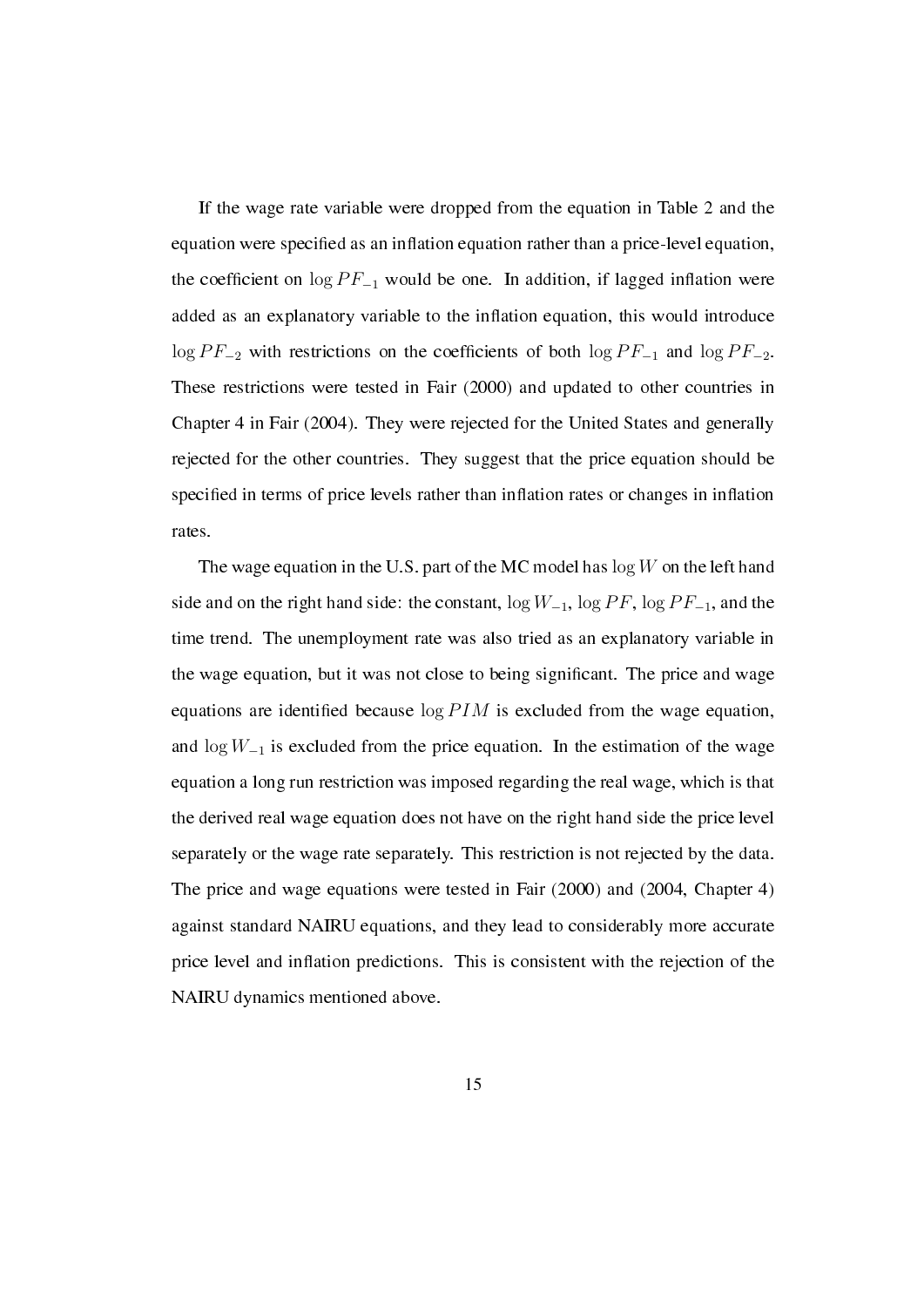A long run property of the price and wage equations is the following. If, say, the unemployment rate is permanently decreased by one percentage point, the price level is permanently higher, but the inflation rate converges back to its initial value. There is no permanent effect on the inflation rate. The evidence in favor of this property is the lack of rejection of the restrictions discussed above.

Regarding this long run property, it is obviously not sensible to think that the unemployment rate can be driven to zero with no permanent effect on the inflation rate. The problem in my view with the specification in Table  $2$  (or with specifications in terms of inflation rates or changes in inflation rates) is the linearity assumption regarding the effect of the unemployment rate or measures of the output gap on the price level (or the inflation rate or the change in the inflation rate). At low levels of the unemployment rate, this effect is likely to be nonlinear. I have tried for both the United States and other countries to pick up nonlinear effects, but there appear to be too few times in which the unemployment rate is very low (or the output gap very small) to allow sensible estimates to be obtained. This does not mean, however, that the true functional form is linear, only that the data are insufficient for estimating the true functional form. What this means regarding the MC model is that one should not run experiments in which unemployment rates or output gaps are driven to historically low levels. Price-level or inflation-rate equations are unlikely to be reliable in these cases.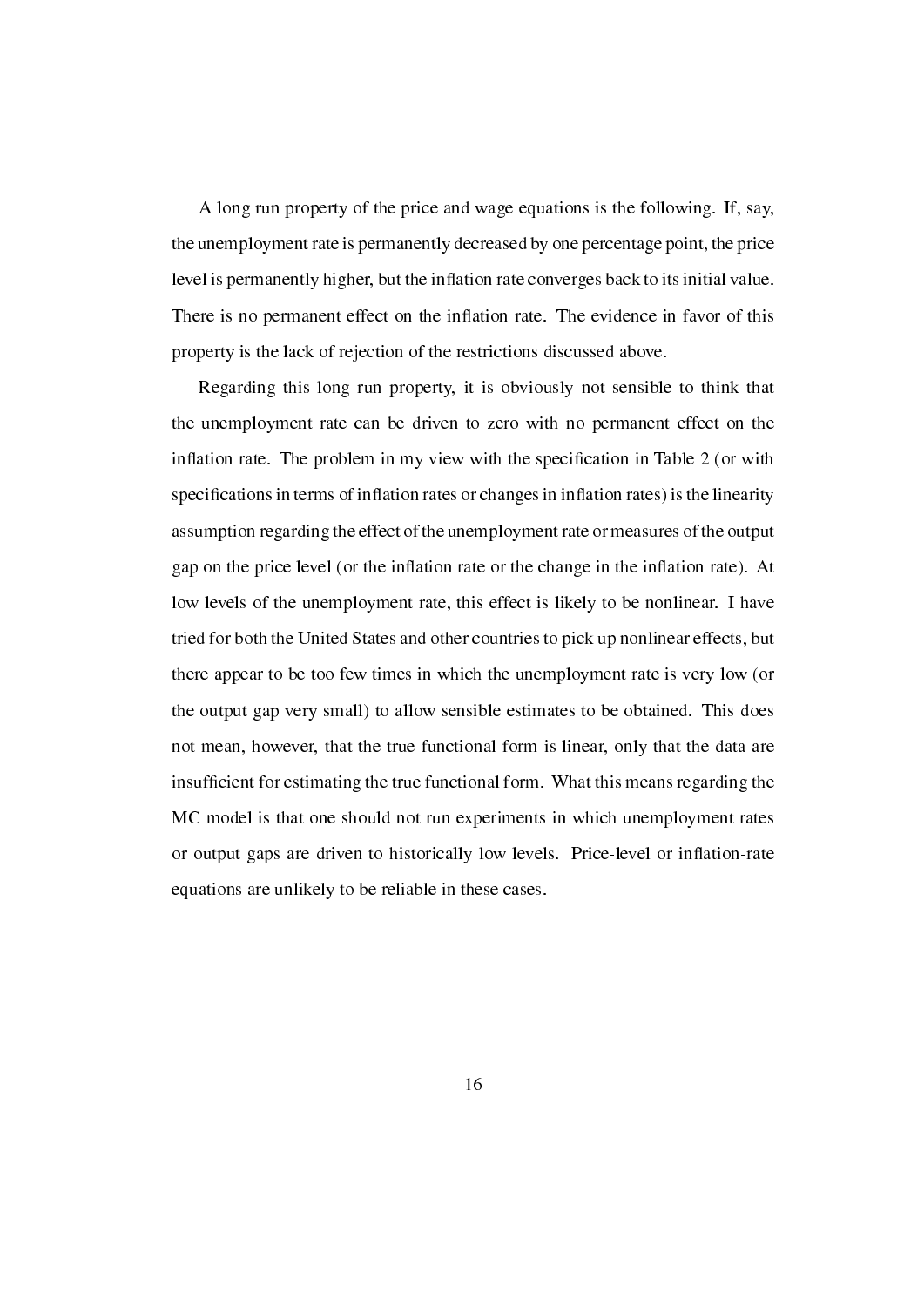### 4.3 The US(EX,PIM) Model

The optimal control procedure described in the next section is too costly in terms of computer time to be able to be used for the entire MC model, and a subset of the model, denoted the "US(EX,PIM)" model, has been used. This model is exactly the same as the model for the United States in the overall MC model except for the treatment of U.S. exports (*EX*) and the U.S. price of imports (*P IM*). These two variables change when the short term interest rate  $(RS)$  changes—primarily because the value of the dollar changes—and the effects of *RS* on *EX* and *PIM* were approximated in the following way.

First, for given values of  $\alpha_1$  and  $\alpha_2$ ,  $\log EX_t - \alpha_1 RS_t$  was regressed on a constant, *t*,  $\log EX_{t-1}$ ,  $\log EX_{t-2}$ ,  $\log EX_{t-3}$ , and  $\log EX_{t-4}$ , and  $\log PIM_t$  –  $\alpha_2 R S_t$  was regressed on a constant, *t*, log  $P I M_{t-1}$ , log  $P I M_{t-2}$ , log  $P I M_{t-3}$ , and log *PIM*<sub>*t*−4</sub>. The estimation period was 1976:1–2006:1. Second, these two equations were added to the US(EX,PIM) model, and an experiment was run in which *RS* was exogenously decreased by one percentage point. This was done many times for different values of  $\alpha_1$  and  $\alpha_2$ . The final values of  $\alpha_1$  and  $\alpha_2$  chosen were ones whose experimental results most closely matched the results for the same experiment using the complete MC model. The final values chosen were -.0004 and -.0007, respectively.

The *EX* and *PIM* equations were not used for Martin because his period was one of fixed exchange rates. For Martin *EX* and *PIM* were simply taken to be exogenous.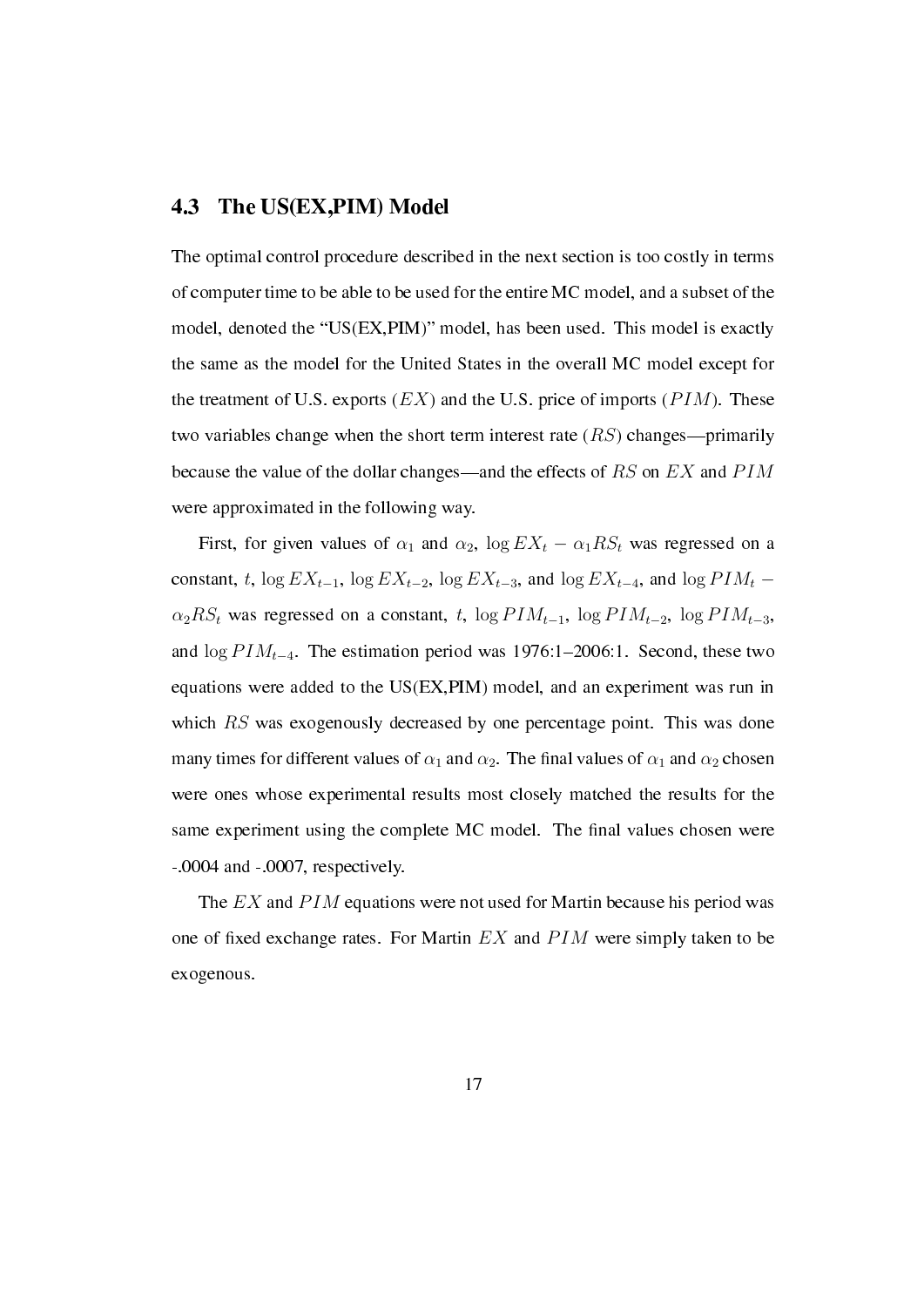# 5 The Loss Functions and Optimal Control Procedure

The loss in quarter  $t$  is assumed to depend on the deviation of the inflation rate  $(\dot{PD}_t)$  from a target value of 1.5 percent<sup>12</sup> and the deviation of the unemployment rate  $(UR_t)$  from a target value of 3.5 percent. More specifically, the total loss for quarter *t* is assumed to be:

$$
H_t = \lambda_1 (\dot{PD}_t - 1.5)^2 + \lambda_2 (UR_t - 3.5)^2 + 1.0(RS_t - RS_{t-1})^2
$$
  
+1.0/(RS\_t - 0.499) + 1.0/(16.001 - RS\_t) (1)

where  $\lambda_1$  is the weight on inflation deviations and  $\lambda_2$  is the weight on unemployment deviations. The last two terms in (1) insure that the optimal values of *RS* will be between 0.5 and 16.0. The middle term penalizes changes in *RS*. The choice of target values and weights is discussed in Section 6.

The optimal control procedure is as follows. Take the control period of interest to be 1 through *T*. For example, for Martin 1 is 1954:1 and *T* is 1969:4. The control variable is the three-month Treasury bill rate, *RS*. <sup>13</sup> Consider computing the optimal value of *RS* for quarter 1, *RS<sup>∗</sup>* 1 . The loss function that is minimized is assumed to be the expected value of the sum of the quarterly losses:

$$
L_1 = E_1 \sum_{t=1}^{k} H_t
$$
 (2)

 $12PD$  in the model is the price deflator for domestic sales, and this is the price variable that the Fed is assumed to care about. It differs from PF, the private nonfarm price deflator, which is the price variable explained in Table 2. *P D*, contrary to *P F*, includes import prices and excludes export prices. It is close in concept to the consumer price index. The exact denitions of *P D* and *PF* are in Fair (2004) and on the website.

<sup>13</sup>The actual control variable of the Fed is the federal funds rate, but this rate and *RS* are so highly correlated that it makes little difference which is used.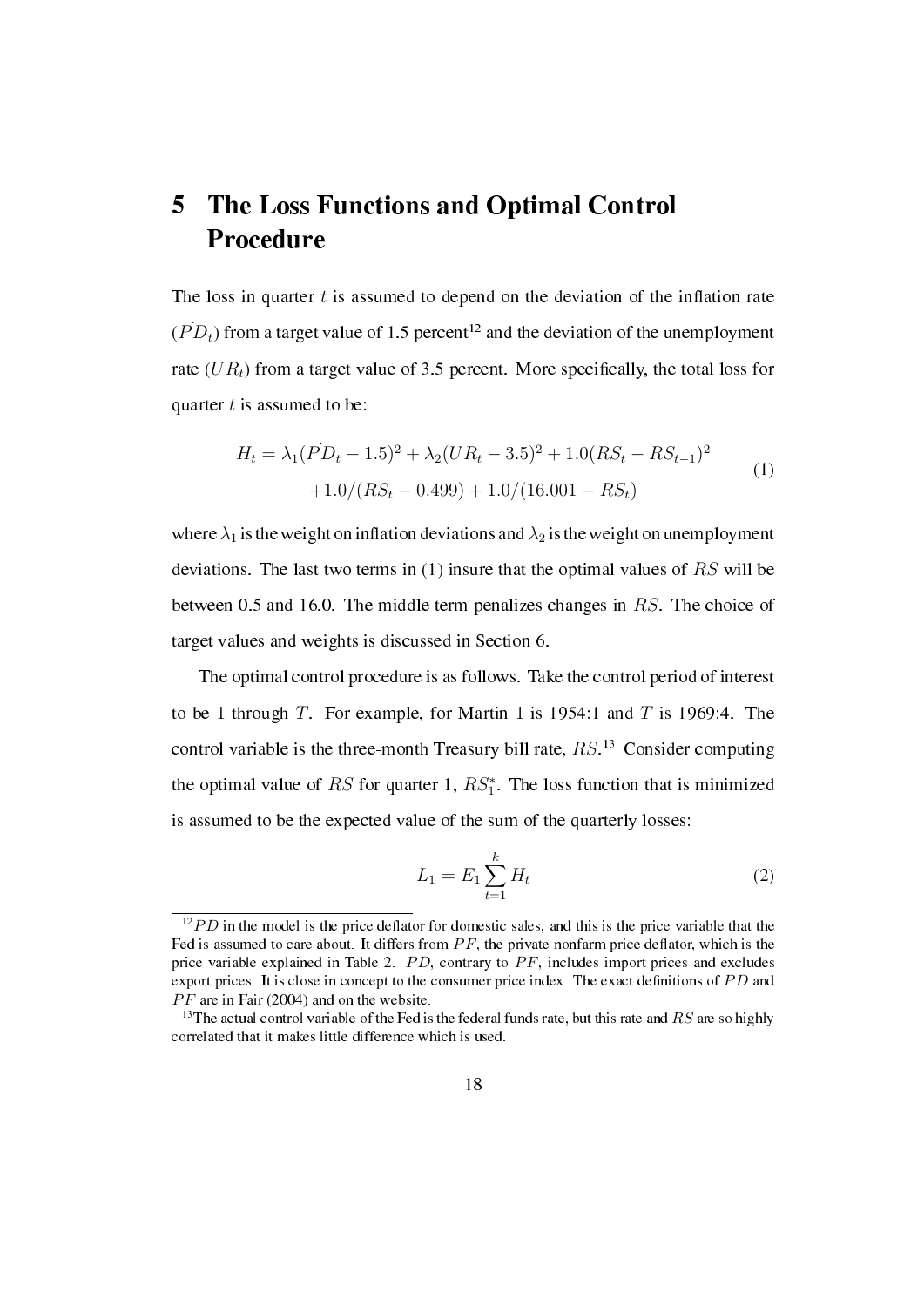where  $E_1$  denotes the expected value using information available at the time the decision is made and where *k* is a large number discussed below. This is not a linear-quadratic control problem because the  $US(EX, PIM)$  model is nonlinear and the loss function is not completely quadratic. Consequently, closed-form optimal feedback equations cannot be derived. Only approximate solutions are available.

No discounting is done in equation (2). Whatever one thinks about whether or not the Fed should discount the future, as a practical matter it is very hard to get sensible estimates of discount factors. For example, none of the five papers mentioned in the Introduction that use the linear-quadratic setup estimate the discount factor. A value is simply imposed, ranging across studies from 0.975 to 1.0. Dennis (2006) examines the sensitivity of his results to values between 0.95 and 1.0 and finds that the results are not sensitive to this range. In this paper a value is also simply imposed, namely 1.0.

When solving this problem the Fed is assumed to know the US(EX,PIM) model, the current and future values of the exogenous variables,<sup>14</sup> and the error terms (shocks) for quarter 1. The error terms for quarters 2 and beyond are set to zero, their expected values. The assumption that the Fed knows the US(EX,PIM) model may bias the results against the early Fed chairmen if the model that they actually had at their disposal was less accurate than the model that later chairmen had. For the results in this paper all the Fed chairmen are assumed to have the same knowledge about the economy, namely the US(EX,PIM) model. The main exogenous variables in the  $US(EX, PIM)$  model are fiscal-policy variables, and so the assump-

 $14$ Results were also obtained relaxing this assumption that the current and future values of the exogenous variables are known. This is discussed in Section 6.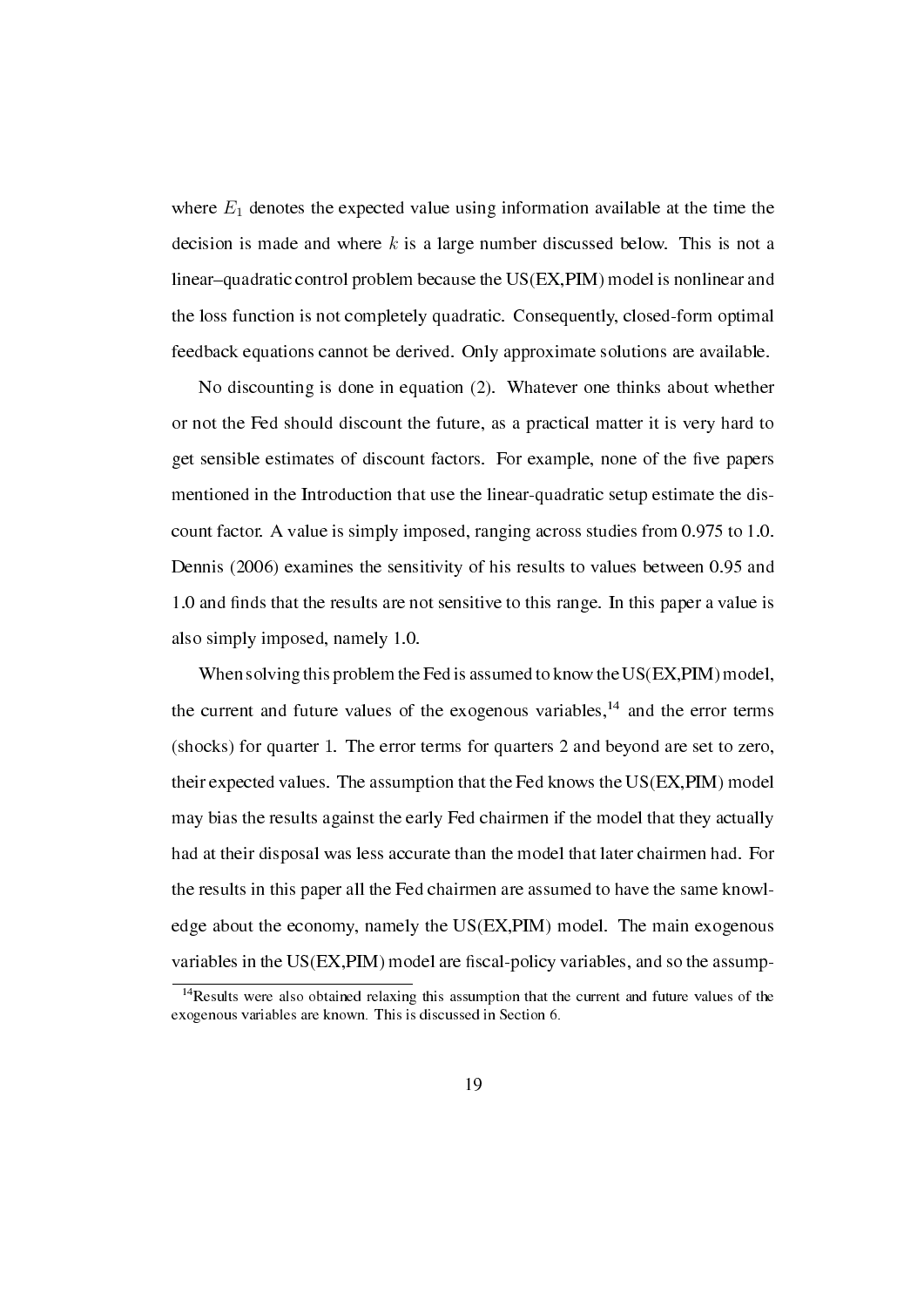tion here is that the Fed knows future fiscal-policy plans. Since the Fed meets more than once a quarter and since *RS* is the average value for the quarter, the assumption that the Fed knows the shocks for quarter 1 is not unreasonable. The Fed is essentially assumed to have a good idea of what is going on in the quarter in which it is making its decisions.

Given these assumptions, the problem of minimizing  $L_1$  is converted into a deterministic control problem, where the first quarter errors are the actual historical errors and the future errors are all zero. The problem is to choose values of *RS<sup>t</sup>* ,  $t = 1, \ldots, k$ , to minimize  $L_1$  subject to the US(EX,PIM) model. This problem can be solved by the method in Fair (1974b), which sets up the problem as an unconstrained nonlinear optimization problem and uses an optimization algorithm like DFP to find the optimum.

Although optimal values of *RS* are computed for quarters 1 through *k*, only the value for quarter 1 is actually implemented. Consequently, *k* only needs to be large enough to make  $RS_1^*$ , the optimal value for quarter 1, insensitive to larger values of *k*. For the work in this paper *k* was taken to be 32 quarters. Making *k* larger than this had a trivial effect on the computed optimal value of *RS* for the first quarter.

Once *RS<sup>∗</sup>* 1 is computed, the problem switches to quarter 2. The model is solved for quarter 1 using  $RS_1^*$  and the actual error terms for quarter 1 (which the Fed is assumed to have known), and the problem that begins with quarter 2 runs off of this base. Everything is the same except that  $t$  now runs from 2 through  $k + 1$ . In particular, the Fed is now assumed to know the actual error terms for quarter 2. Once *RS<sup>∗</sup>* 2 is computed, the problem switches to quarter 3, and so on. Altogether *T*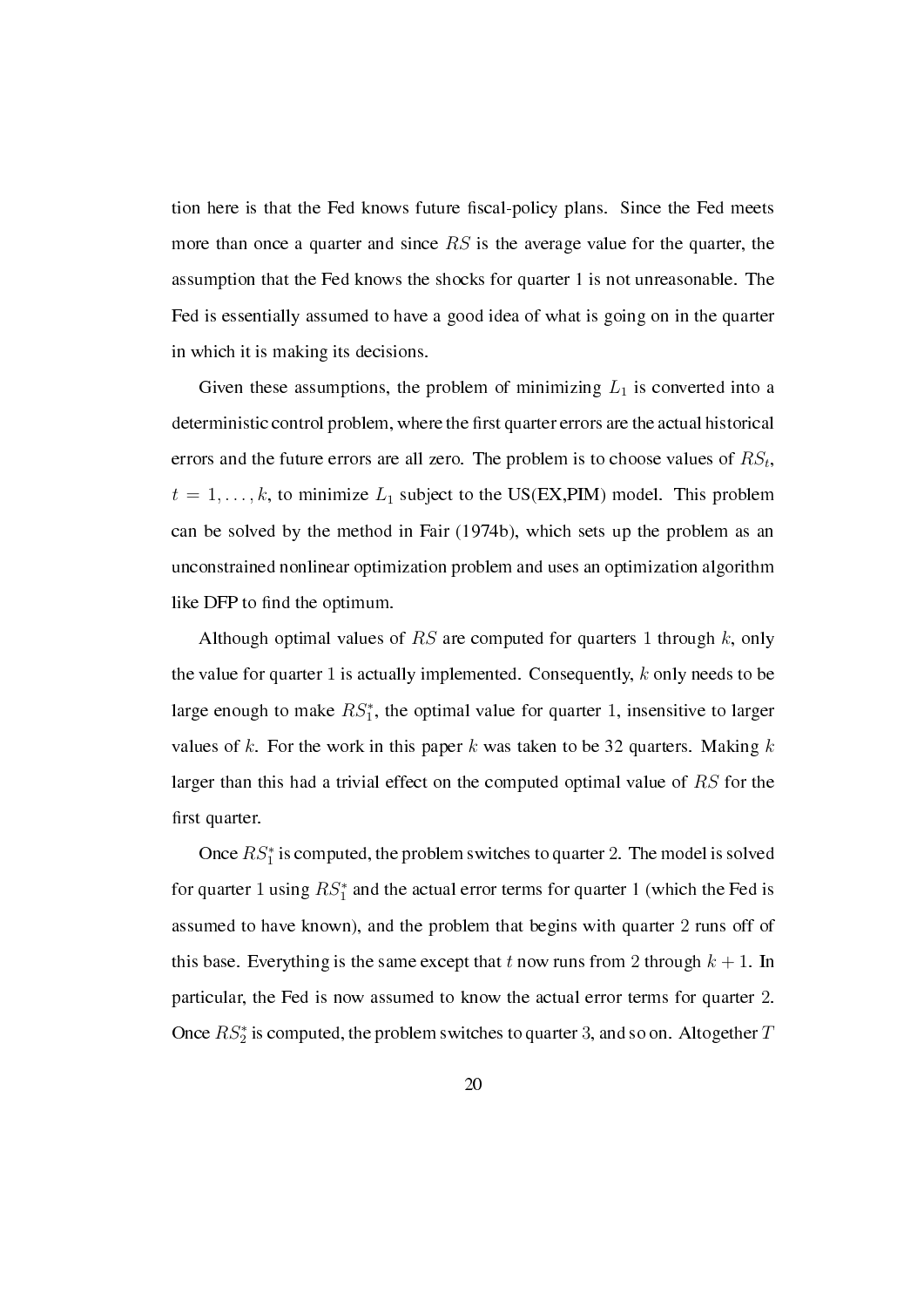deterministic control problems are solved, resulting in  $RS_1^*, RS_2^*, \ldots, RS_T^{*,15}$  The economy that would have existed if these values had been chosen is obtained by solving the model for quarters 1 through *T* using these values of *RS* and the actual error terms. The endogenous variable values in this economy can then be compared to the actual endogenous variable values. The endogenous variable values that are obtained from the solution of the model using  $RS_1^*, RS_2^*, \ldots, RS_T^*$  and the actual error terms will be called the "optimal" values. As just noted, behind these values are the solutions of *T* deterministic control problems.

It will be useful to let *Z* denote the mean loss:

$$
Z = \frac{1}{T_2 - T_1 + 1} \sum_{t=T_1}^{T_2} H_t
$$
 (3)

where  $T_1$  through  $T_2$  is the period of the particular Fed chairman of interest.  $Z$  is computed in the next section for each Fed chairman's period for the actual values of  $\dot{PD}_t$  and  $UR_t$  and the "optimal" values obtained from the solutions of the optimal control problems.

## 6 Results

### The Four Loss Functions

The results of any optimal control exercise obviously depend on the choice of target values and weights in the loss function. The target value of 3.5 percent for *UR*, the unemployment rate, is smaller than all values except three under

<sup>&</sup>lt;sup>15</sup>Remember that there are actually  $\overline{T} \cdot k$  optimal values computed, but only the first value from each deterministic control problem is used. For example,  $RS_2^*$  is the first optimal value from the solution of the control problem than begins in quarter 2 and ends in quarter  $k + 1$ .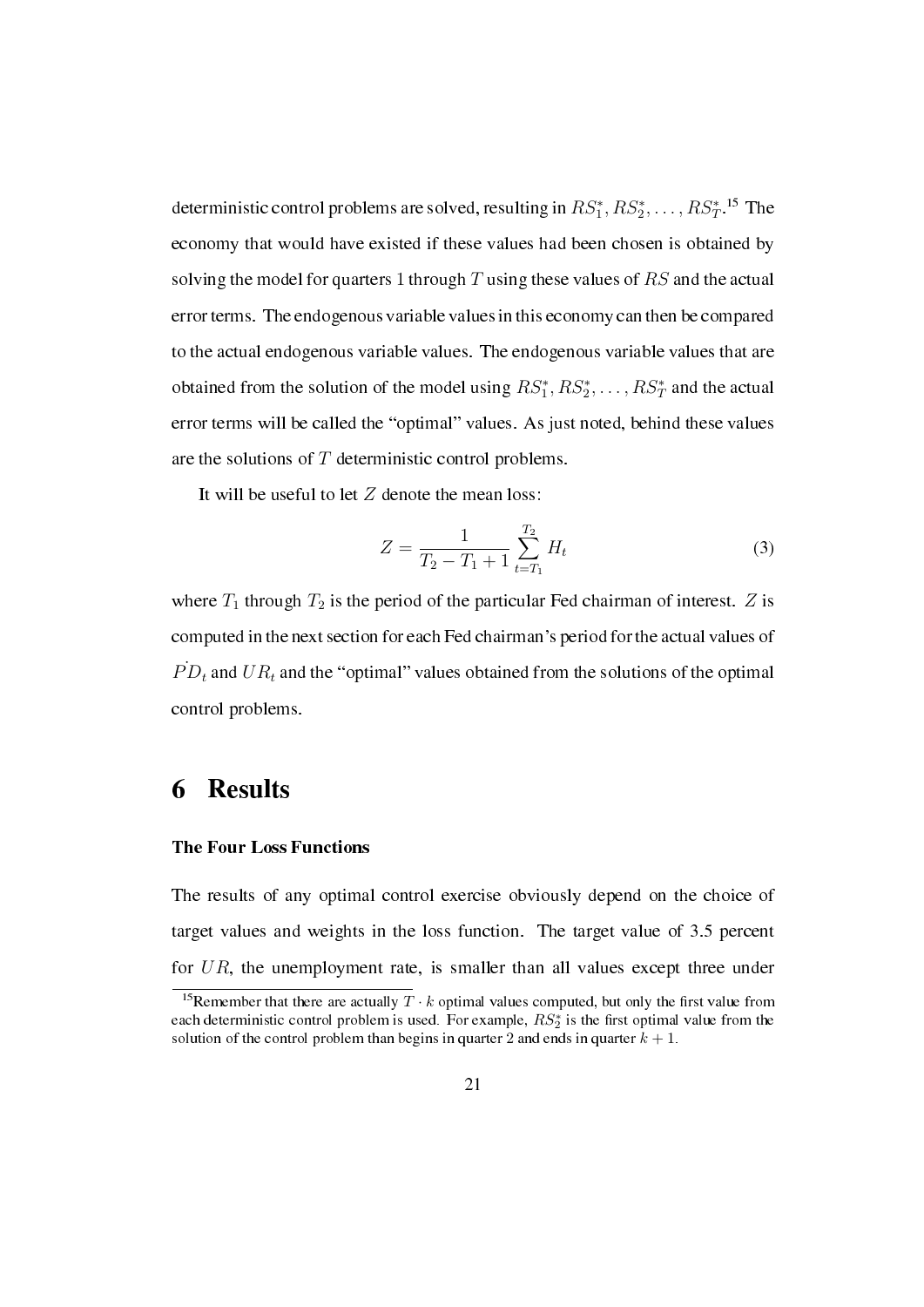Martin, 1968:4-1969:2, where the value was 3.4 percent. The largest value of  $UR$  in the 1954:1-2005:4 period is 10.68 percent in 1982:4 under Volcker. The rate of inflation,  $\dot{PD}$ , can be erratic on a quarterly basis. Looking at its fourquarter moving average, this average is smaller than 1.5 percent, the target value for  $\overline{PD}$ , for 31 quarters under Martin, 1954:1-1955:2 and 1958:1-1964:1, and 13 quarters under Greenspan, 1994:2, 1997:2-1999:1, and 2001:4-2002:3. The largest value of the four-quarter moving average is 12.03 percent in 1974:4 under Burns. Because of the larger range of the inflation values, the choice of a target value for inflation is more problematic than the choice for the unemployment rate. Given the inflation target of  $1.5$  percent and the quadratic specification, if, say, inflation is lowered from 8 percent to 7 percent, this has a much larger effect on  $Z$  than if inflation is lowered from 3 percent to 2 percent. Most people would probably agree that lowering from 8 to 7 should be given more points that lowering from 3 to 2, but it could be that the quadratic over does it and that different target values should be used for different chairmen. The choice here, however, was to use the same target value and examine the sensitivity of the results to different *λ* weights.<sup>16</sup>

It should be noted that if one's economic model had the concept of a natural rate of unemployment in it, then the model's estimate of the natural rate would be an obvious value to use for the target unemployment rate. If the natural rate changed over time, then the target would change. As noted at the end of Section 4.2, the present model has no concept of a natural rate. There is undoubtedly some low value of the unemployment rate at which the relationship between the

 $16$ Results were also obtained using an inflation target of 2.5 percent. This is discussed in Section 6.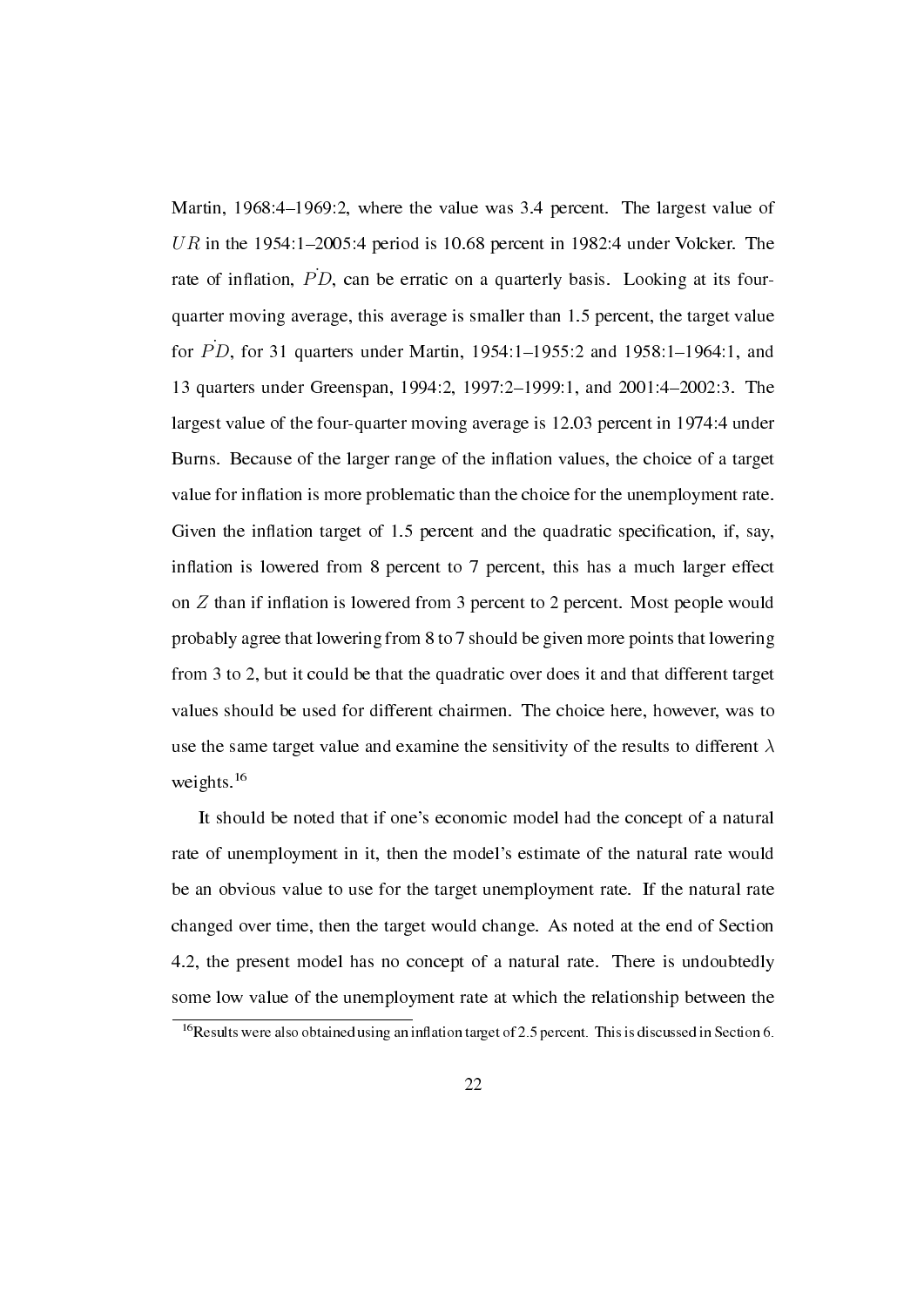price level and the unemployment rate becomes severely nonlinear, but this value cannot be estimated. If it could, this value (or perhaps a value slightly greater than it) would be a candidate for the target value. Again, if this value changed over time, the target would change. Since there is no evidence on this, the target value of the unemployment rate was simply taken to be roughly the smallest value in the sample period, namely 3.5 percent.

Four sets of values of  $\lambda_1$  and  $\lambda_2$  were tried, denoted "Hawk," "Owl," "Dove," and "Dove<sup>+</sup>." Hawk weights inflation loss three times as much as unemployment loss:  $\lambda_1 = 3/2$  and  $\lambda_2 = 1/2$ ; Owl weights inflation loss twice as much as the unemployment loss:  $\lambda_1 = 4/3$  and  $\lambda_2 = 2/3$ , Dove weights the two equally:  $\lambda_1 =$ 1 and  $\lambda_2 = 1$ , and Dove<sup>+</sup> weights inflation loss half as much as unemployment loss:  $\lambda_1 = 2/3$  and  $\lambda_2 = 4/3$ .<sup>17</sup>

There are 208 quarters in the overall sample period, and so with four loss functions tried, a total of 832 deterministic control problems were solved. With a few exceptions, the length of the horizon for each problem was  $32$  quarters.<sup>18</sup>

The choice of a weight of 1.0 on the  $(RS_t - RS_{1-1})^2$  term in (1) with  $\lambda_1$  and  $\lambda_2$  summing to 2.0 was made after some experimentation. The aim was to have the

 $17$ It was not easy choosing a bird between a hawk and a dove. Switzerland is a neutral country and I thought of using its national bird, but it has no national bird. Canada is another possibility, but its national bird is the loon, which has other meanings that one would not want to attribute to monetary policy makers. However, three of Canada's provinces, Alberta, Manitoba, and Quebec, have the owl as their bird, and the owl is associated with wisdom, a characteristic that monetary policy makers should have. So I chose the owl. My wife, Sharon Oster, who never seems to take macroeconomics very seriously, suggested tit willow.

<sup>&</sup>lt;sup>18</sup>A forecast from the model between 2006:2 and 2009:4 was used to extend the sample period for the experiments, and so for Greenspan the end of the horizon was never greater than 2009:4. For Martin the end of the horizon was never greater than 1971:4. Having the horizon end after 1971 for Martin, which is the beginning of high inflation rates, led to erratic end-of-horizon effects, which is the reason for this constraint.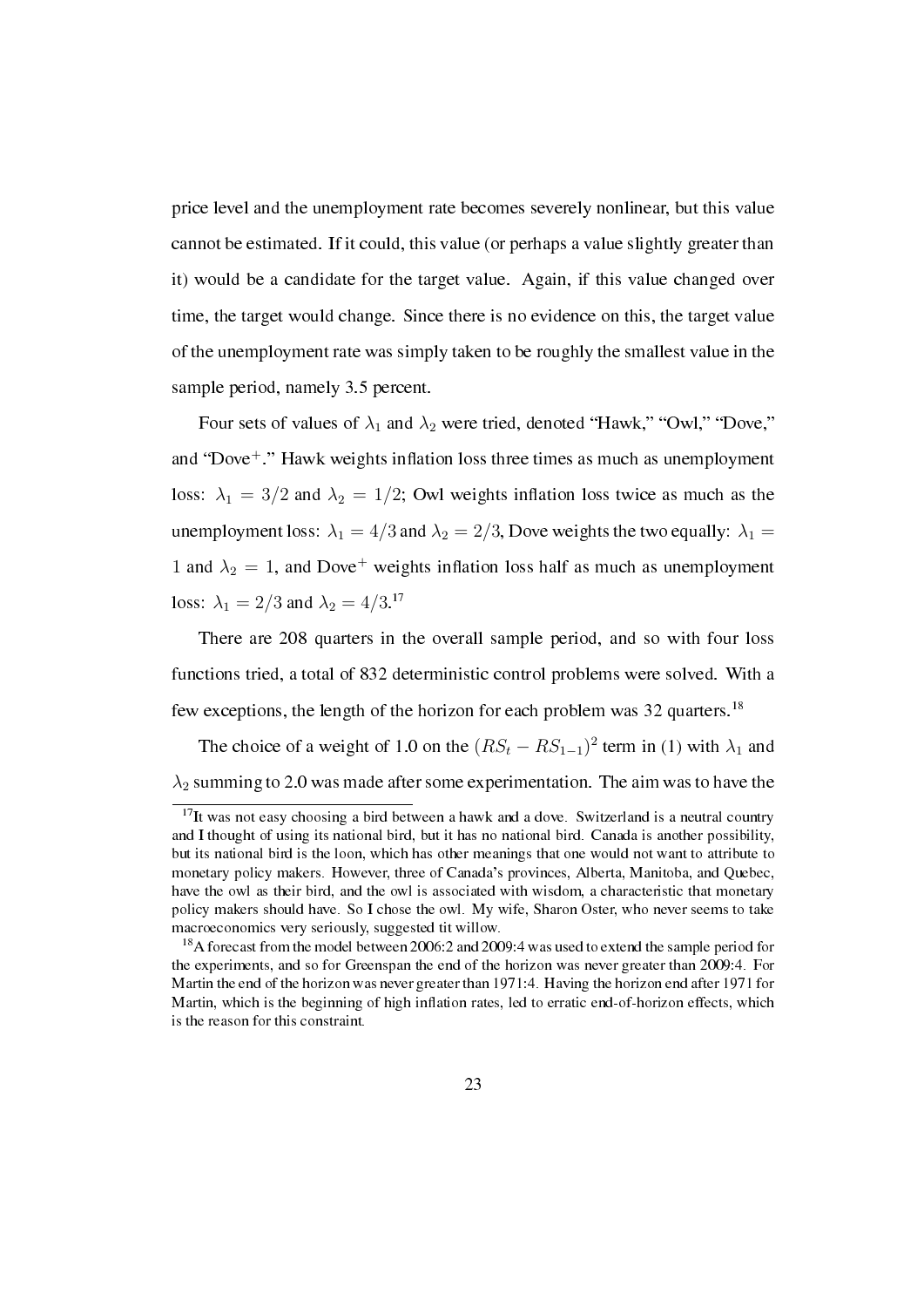standard deviation of the optimal values of *RS* be about the same as the standard deviation of the actual values of *RS*. The use of the  $(RS_t - RS_{1-1})^2$  term leads to interest rate smoothing. Without a term like this, the computed optimal values can be quite erratic, much more erratic than what is ever found in practice. All five of the papers mentioned in the Introduction that use the linear-quadratic setup find significant interest rate smoothing.

The results that are presented in Table 3 can be used to examine both the question of how well a non-optimizing chairman could have done had he minimized various loss functions and the question of what loss function an optimizing chairman approximately used. The variables listed in Table 3 per chairman and per loss function are 1) the actual and optimal values of  $Z$ , 2) the average unemployment rate,  $\bar{UR}$ , 3) the average rate of inflation,  $\bar{PD}$ , 4) the average interest rate,  $\bar{RS}$ , 5) the standard deviation of the interest rate, *SDRS*, 6) and the root mean squared error of the actual interest rate versus the optimal interest rate. The difference between *Z* actual and *Z* optimal is a measure of how much better a chairman could have done had he optimized. The root mean squared error is a measure of how close his actual values of *RS* are to the optimal values.

Regarding *Z*, it is important to note that it is not what is minimized in the optimal control calculations. *Z* is based on the solutions of  $T_2 - T_1 + 1$  control problems, not just on one problem that minimizes it. In fact, there is no guarantee that the value of  $Z$  based on the actual values of inflation and the unemployment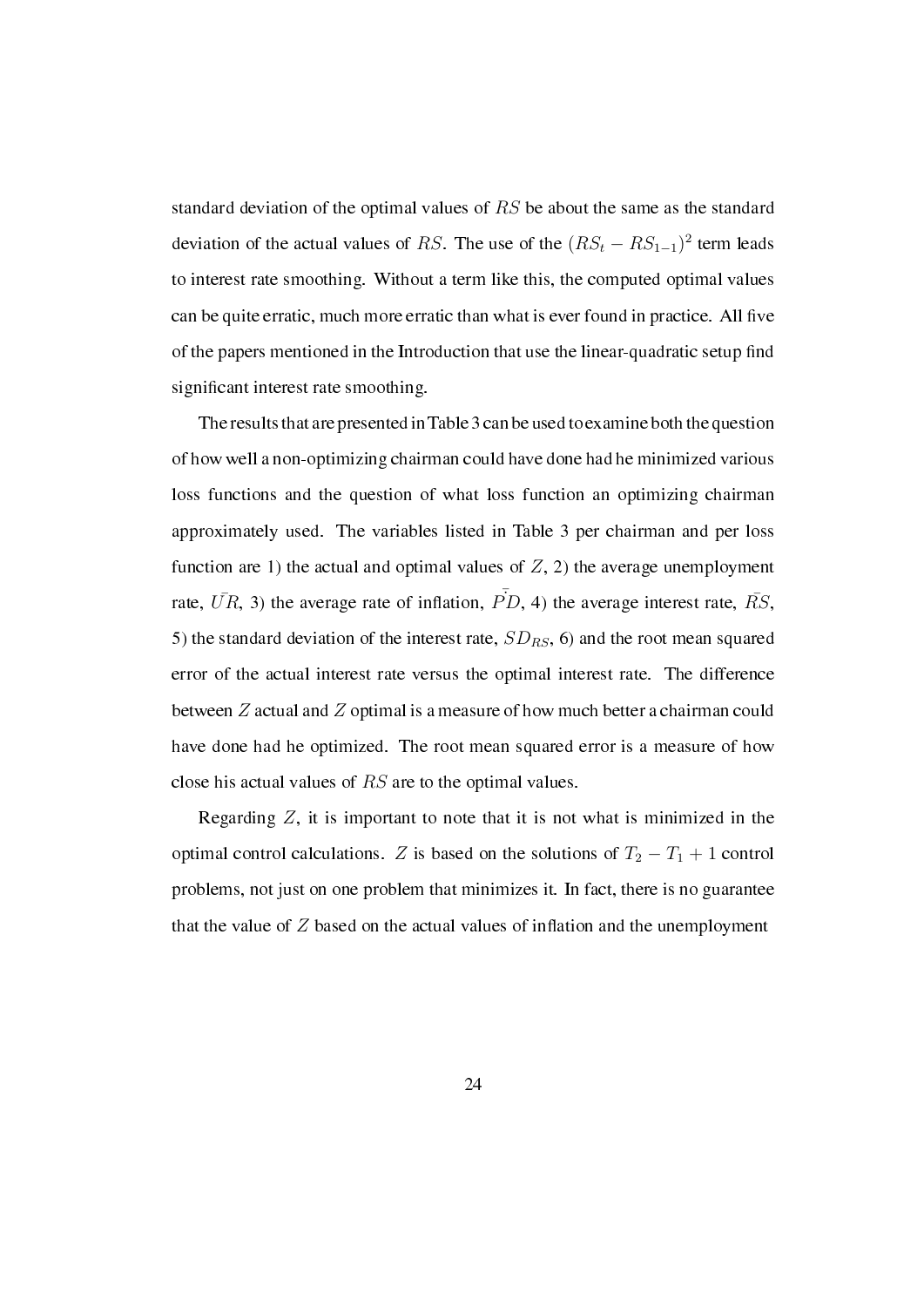| Table 3: Actual and Optimal Values |              |                           |              |                                   |              |
|------------------------------------|--------------|---------------------------|--------------|-----------------------------------|--------------|
|                                    | Actual       |                           |              | Optimal Values for Loss Function: |              |
|                                    | Values       | Hawk                      | Owl          | Dove                              | $Dove+$      |
|                                    |              | Greenspan (1987:4-2005:4) |              |                                   |              |
| $Z^{Act}$                          |              | 6.60                      | 7.06         | 7.96                              | 8.86         |
| $Z^{Opt}$                          |              | 6.02                      | 6.79         | 8.05                              | 9.09         |
| $Z^{Act} - Z^{Opt}$                |              | 0.58                      | 0.27         | $-0.09$                           | $-0.23$      |
| $\bar{UR}$                         | 5.53         | 5.61                      | 5.56         | 5.51                              | 5.47         |
| $\bar{\dot{PD}}$                   | 2.34         | 2.14                      | 2.26         | 2.34                              | 2.37         |
| $\bar{RS}$                         | 4.46         | 5.98                      | 4.71         | 4.00                              | 4.16         |
| $SD_{RS}$                          | 2.00         | 2.15                      | 2.28         | 2.23                              | 2.43         |
| $RMSE_{RS}$                        |              | 4.30                      | 1.62         | 1.69                              | 2.18         |
|                                    |              | Volcker (1979:4-1987:3)   |              |                                   |              |
| $Z^{Act}$                          |              | 40.10                     | 40.29        | 40.68                             | 41.06        |
| $Z^{Opt}$                          |              | 35.76                     | 36.71        | 37.60                             | 38.87        |
| $Z^{Act} - Z^{Opt}$                |              | 4.34                      | 3.58         | 3.08                              | 2.19         |
| $\bar{UR}$                         | 7.76         | 7.98                      | 7.57         | 6.99                              | 6.76         |
| $\overline{PD}$                    | 4.66         | 4.40                      | 4.77         | 5.24                              | 5.40         |
| $\bar{RS}$                         | 9.42         | 10.98                     | 9.33         | 6.23                              | 4.74         |
| $SD_{RS}$                          | 2.93         | 2.64                      | 3.30         | 3.54                              | 3.52         |
| $RMSE_{RS}$                        |              | 5.69                      | 3.47         | 13.66                             | 27.48        |
|                                    |              | Miller (1978:1-1979:3)    |              |                                   |              |
| $Z^{Act}$                          |              | 107.05                    | 96.58        | 75.65                             | 54.72        |
| $Z^{Opt}$                          |              | 79.76                     | 75.09        | 68.21                             | 57.08        |
| $Z^{Act} - Z^{Opt}$                |              | 27.29                     | 21.49        | 7.44                              | $-2.36$      |
| $\bar{UR}$                         | 5.96         | 6.88                      | 6.80         | 6.36                              | 5.81         |
| $\dot{PD}$                         | 9.59         | 8.18                      | 8.29         | 8.97                              | 9.85         |
| $\bar{RS}$                         | 8.18         | 13.29                     | 12.90        | 10.37                             | 7.16         |
| $SD_{RS}$                          | 1.41         | 1.84                      | 1.83         | 1.47                              | 1.10         |
| $RMSE_{RS}$                        |              | 27.02                     | 23.12        | 5.27                              | 1.53         |
|                                    |              | Burns (1970:1-1977:4)     |              |                                   |              |
| $Z^{Act}$                          |              | 55.10                     | 51.13        | 43.18                             | 35.23        |
| $Z^{Opt}$<br>$Z^{Act} - Z^{Opt}$   |              | 45.28                     | 44.28        | 41.21                             | 35.39        |
|                                    |              | 9.82                      | 6.85         | 1.97                              | $-0.16$      |
| $\bar{UR}$                         | 6.26         | 7.35                      | 7.41         | 7.03                              | 5.86         |
| $\bar{PD}$                         | 6.54         | 5.65                      | 5.62         | 5.90                              | 6.93         |
| $\bar{RS}$                         | 5.73         | 9.32                      | 9.77         | 8.12                              | 4.81         |
| $SD_{RS}$                          | 1.39         | 3.26                      | 2.99         | 2.72                              | 2.19         |
| $RMSE_{RS}$                        |              | 20.16                     | 22.44        | 10.88                             | 3.49         |
| $Z^{Act}$                          |              | Martin (1954:1-1969:4)    |              | 7.16                              |              |
| $Z^{Opt}$                          |              | 7.29<br>6.58              | 7.25<br>6.57 | 6.44                              | 7.08         |
| $Z^{Act} = Z^{Opt}$                |              | 0.71                      | 0.68         | 0.72                              | 6.17         |
| $\bar{UR}$                         | 4.89         | 4.73                      | 4.74         | 4.74                              | 0.91<br>4.72 |
| $\bar{PD}$                         |              |                           |              |                                   |              |
| $\bar{RS}$                         | 1.97<br>3.37 | 1.99                      | 1.98         | 1.99                              | 1.99         |
|                                    |              | 3.04<br>P59               | 2.89<br>1.75 | 2.63<br>1.38                      | 2.42<br>1.21 |
| $SD_{RS}$<br>$RMSE_{RS}$           | 1.45         | 2.51                      |              |                                   |              |
|                                    |              |                           | 2.22         | 2.38                              | 3.02         |

Table 3: Actual and Optimal Values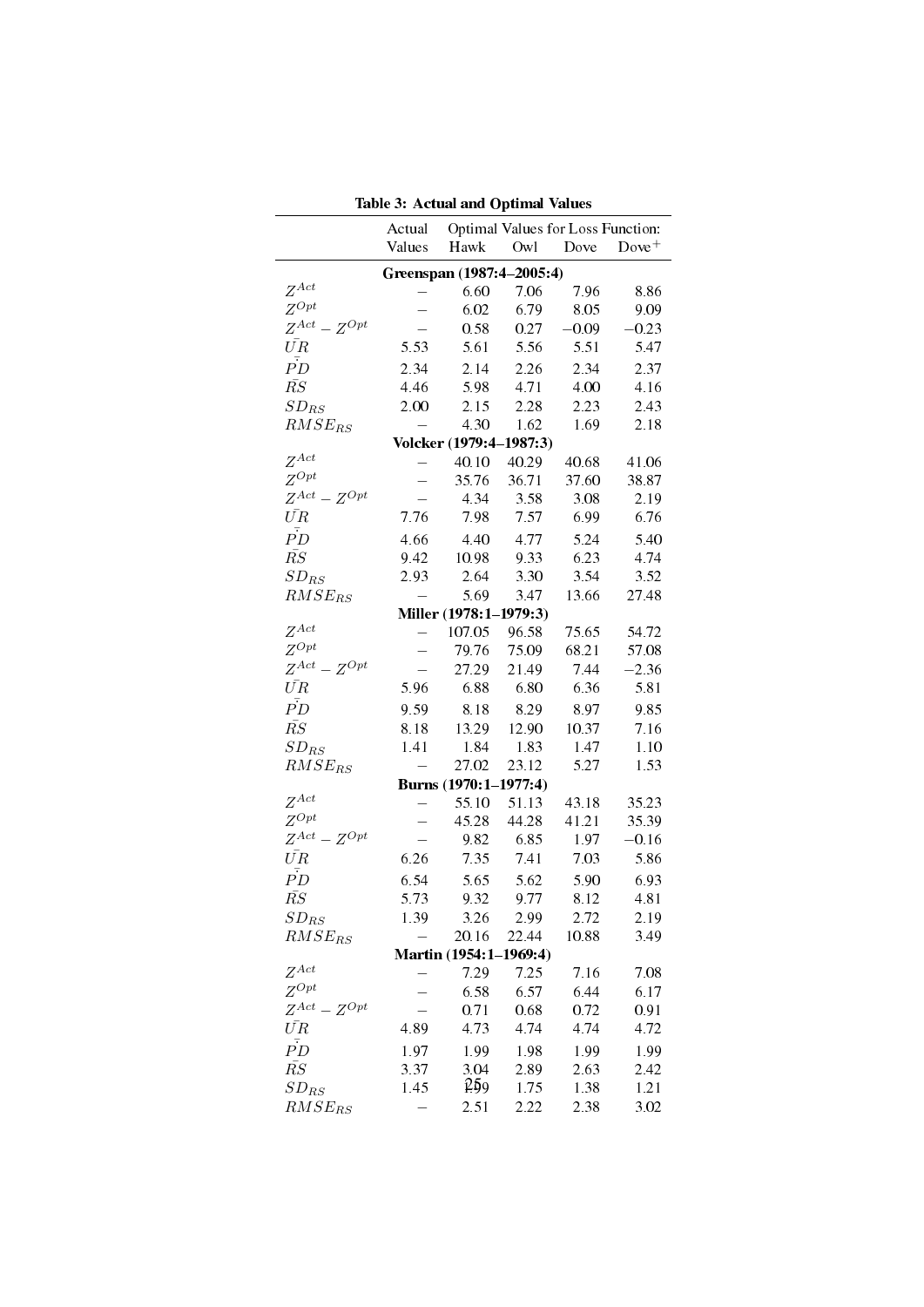#### Notes to Table 3

- *•* See notes to Table 1.
- $Z^{Act}$  = Actual value of *Z*.
- $Z^{Opt}$  = Optimal value of *Z*.
- $\overline{UR}$  = mean of  $\overline{UR}$ .
- $\overline{PD}$  = mean of  $\overline{PD}$ .
- $\overline{RS}$  = mean of *RS*.
- *• SDRS* = standard deviation of *RS*.
- *• RMSERS* = root mean squared error, actual *RS* versus optimal *RS*.
- Hawk:  $\lambda_1 = 3/2$  and  $\lambda_2 = 1/2$  in equation (1).
- Owl:  $\lambda_1 = 4/3$  and  $\lambda_2 = 2/3$  in equation (1).
- Dove:  $\lambda_1 = 1$  and  $\lambda_2 = 1$  in equation (1).
- Dove<sup>+</sup>:  $\lambda_1 = 2/3$  and  $\lambda_2 = 4/3$  in equation (1).

rate will be greater than the value of  $Z$  based on the predicted values of inflation and the unemployment rate using the computed optimal values of *RS*. *Z* is just meant to be a summary measure.

#### Greenspan

Table 3 shows that had Greenspan minimized loss function Hawk (using the procedure in this paper), he would have lowered the average loss that he actually obtained by 0.58 points (from 6.60 to 6.02). The average unemployment rate would have been 5.61 percent rather than 5.53 percent, the average inflation rate would have been 2.14 percent rather than 2.34 percent, and the average interest rate (the control variable) would have been 5.98 percent rather than 4.46 percent. For loss function Owl the potential gain is 0.27 points, and for loss functions Dove and Dove<sup>+</sup> the potential gain is negative (*−*0.09 and *−*0.23 points respectively). A negative potential gain means that Greenspan's actual behavior was better in terms of leading to a lower value of loss than what would have been achieved had the particular loss function been minimized using the procedure in this paper. Greenspan thus looks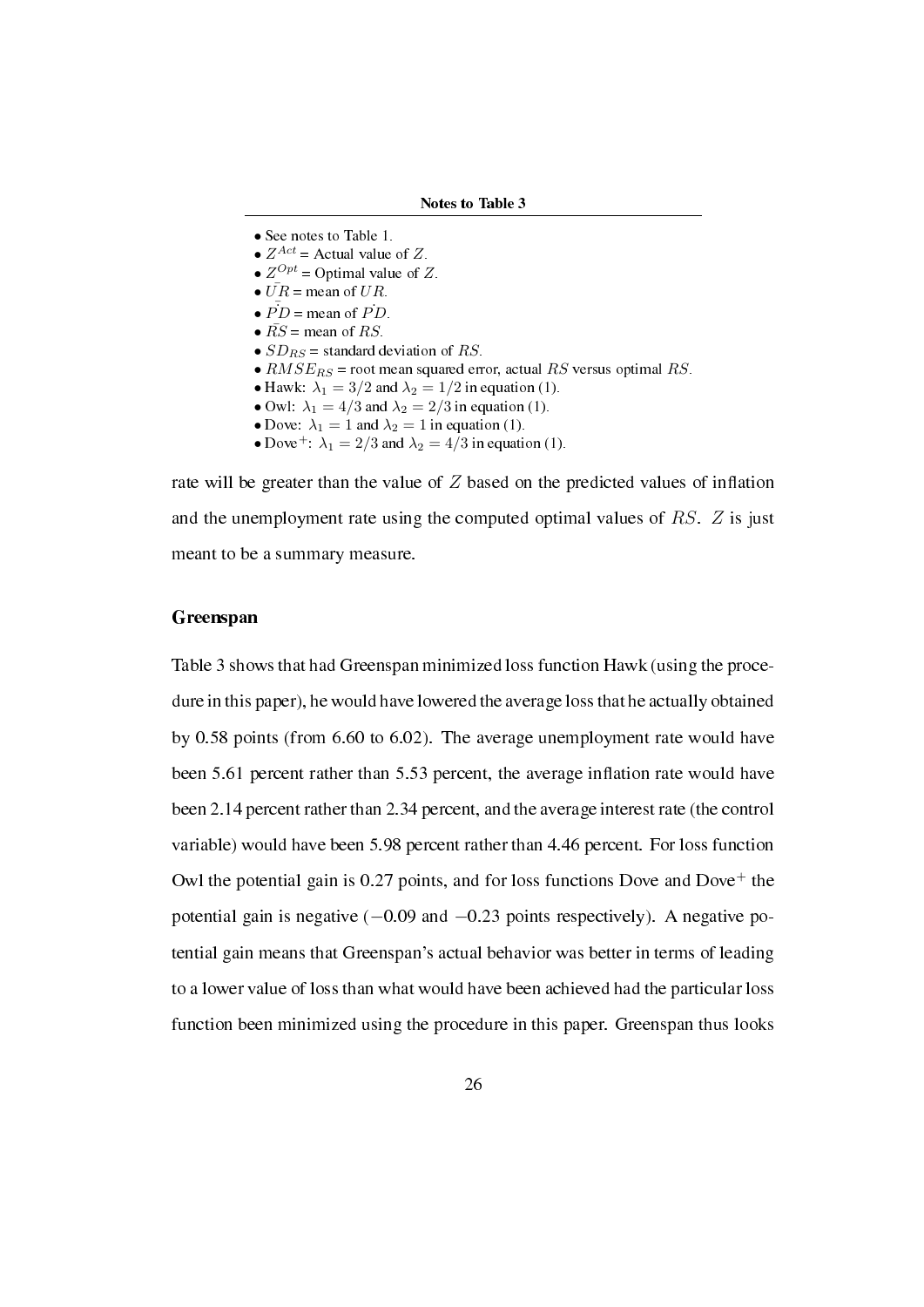very good for Dove and Dove+ and fairly good for Owl. Hawk is a little worse. The root mean squared error is smallest for Owl and almost as small for Dove, and so under the assumption that Greenspan minimized a loss function, the loss function is approximately Owl or Dove. Greenspan is least close to minimizing loss function Hawk, since it has the highest root mean squared error.

#### Volcker

The gain that Volcker could have achieved by optimizing is also highest for Hawk and lowest for Dove<sup>+</sup>, but even for Dove<sup>+</sup> the gain is positive  $(2.19 \text{ points})$ . Regardless of the loss function, the results say that Volcker could have done better. Table 4 present the values by quarter for Volcker for loss function Owl. The table shows that Volcker allowed fairly large changes in the interest rate in the first three years of his term (primarily because he was trying to target the money supply in this period). The optimal control results in Table 3 are essentially saying that regardless of the loss function, Volcker should have smoothed more in his first three years. The root mean squared error is smallest for Owl, and so if Volcker minimized a loss function, the loss function is closest to Owl.

#### Burns

The results for Miller are based on only 7 observations, and so Miller will be skipped for now. The Burns results are quite clear. The potential gain is large for Hawk and Owl, moderate for Dove, and negative but close to zero for Dove<sup>+</sup>. The root mean squared error is by far the smallest for Dove<sup>+</sup>. So if Burns minimized a loss function, the loss function was closest to  $Dove<sup>+</sup>$ . If he did not, his actual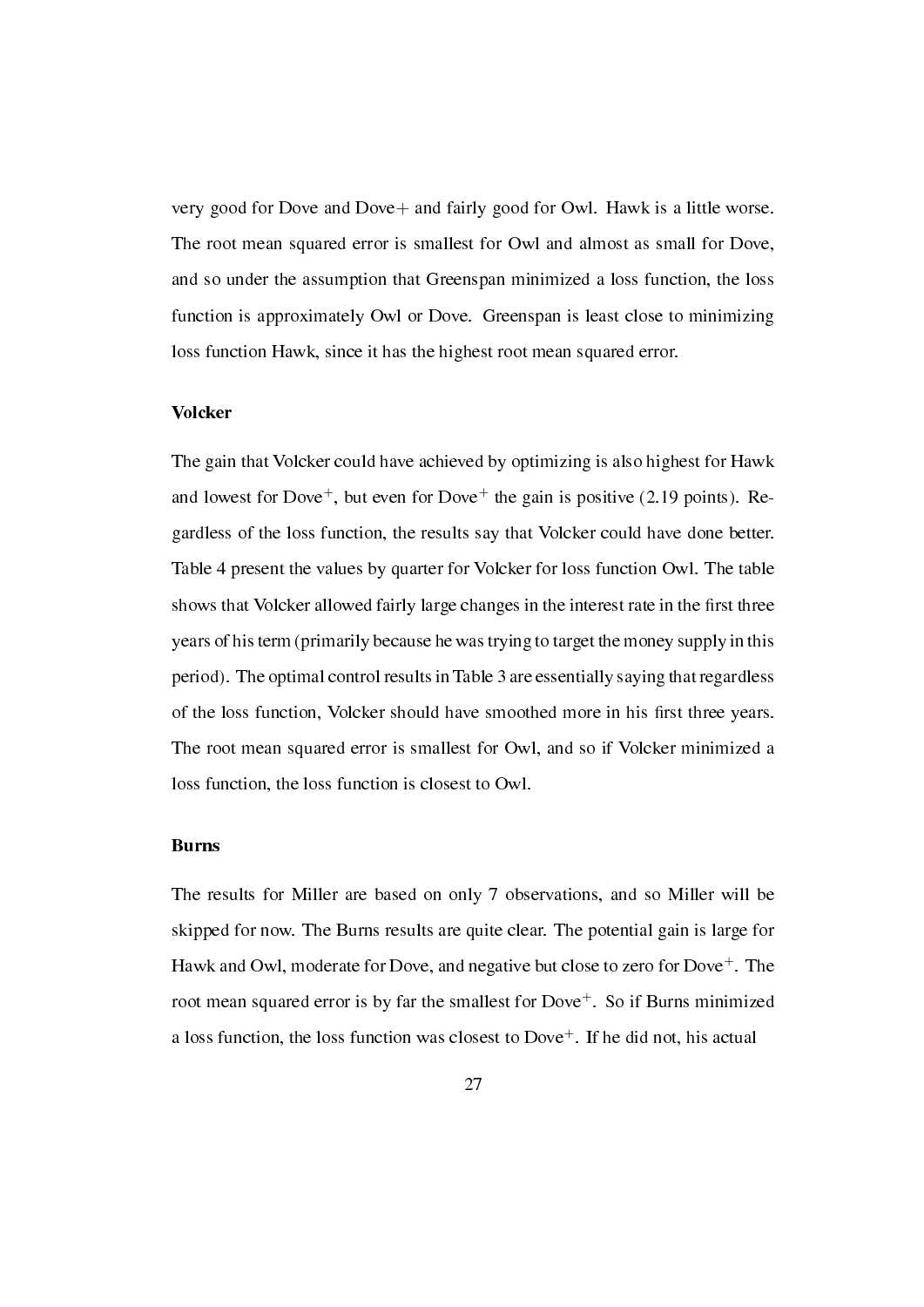| Quarter | $RS^\ast$ | $RS^a$ | $UR^*$ | $UR^a$ | $\dot{PD}^*$ | $\dot{PD}^a$ |
|---------|-----------|--------|--------|--------|--------------|--------------|
| 1979.4  | 13.41     | 11.80  | 5.96   | 5.94   | 9.69         | 9.81         |
| 1980.1  | 15.20     | 13.46  | 6.38   | 6.30   | 11.48        | 11.79        |
| 1980.2  | 14.70     | 10.05  | 7.54   | 7.32   | 5.95         | 6.62         |
| 1980.3  | 14.88     | 9.24   | 8.14   | 7.68   | 8.30         | 935          |
| 1980.4  | 14.95     | 13.71  | 8.13   | 7.40   | 9.10         | 10.30        |
| 1981.1  | 14.73     | 14.37  | 8.37   | 7.43   | 8.29         | 9.47         |
| 1981.2  | 14.14     | 14.83  | 8.44   | 7.40   | 6.30         | 7.15         |
| 1981.3  | 12.76     | 15.09  | 8.40   | 7.42   | 7.88         | 8.29         |
| 1981.4  | 11.06     | 12.02  | 9.05   | 8.24   | 6.20         | 6.51         |
| 1982.1  | 941       | 12.89  | 9.40   | 8.84   | 5.82         | 5.63         |
| 1982.2  | 8.31      | 12.36  | 9.65   | 9.43   | 3.90         | 3.26         |
| 1982.3  | 6.96      | 9.71   | 9.77   | 9.94   | 5.35         | 4.37         |
| 1982.4  | 6.72      | 7.93   | 10.12  | 10.68  | 4.20         | 3.13         |
| 1983.1  | 6.97      | 8.08   | 9.53   | 10.40  | 2.34         | 1.14         |
| 1983.2  | 7.89      | 8.42   | 9.01   | 10.10  | 3.56         | 2.24         |
| 1983.3  | 8.59      | 9.19   | 8.14   | 9.36   | 6.30         | 4.98         |
| 1983.4  | 9.35      | 8.79   | 7.29   | 8.54   | 4.23         | 3.14         |
| 1984 1  | 10.03     | 9.13   | 6.68   | 7.87   | 4.73         | 3.85         |
| 1984.2  | 10.09     | 9.84   | 6.40   | 7.48   | 5.07         | 4.38         |
| 1984.3  | 9.50      | 10.34  | 6.54   | 7.45   | 3.28         | 2.76         |
| 1984.4  | 9.00      | 8.97   | 6.50   | 7.28   | 2.74         | 2.37         |
| 1985.1  | 8.01      | 8.18   | 6.61   | 7.28   | 4.07         | 3.86         |
| 1985.2  | 7.14      | 7.52   | 6.74   | 7.29   | 2.69         | 2.49         |
| 1985.3  | 6.26      | 7.10   | 6.75   | 7.21   | 2.45         | 2.33         |
| 1985.4  | 6.63      | 7.15   | 6.64   | 7.05   | 2.87         | 2.77         |
| 1986.1  | 6.95      | 6.89   | 6.64   | 7.02   | 2.06         | 2.03         |
| 1986.2  | 6.10      | 6.13   | 6.88   | 7.18   | 0.32         | 0.40         |
| 1986.3  | 5.46      | 5.53   | 6.77   | 6.99   | 3.30         | 3.43         |
| 1986.4  | 5.03      | 5.34   | 6.70   | 6.84   | 2.20         | 2.36         |
| 1987.1  | 5.42      | 5.53   | 6.56   | 6.62   | 1.80         | 2.02         |
| 1987.2  | 6.20      | 5.73   | 6.29   | 6.28   | 2.81         | 3.12         |
| 1987.3  | 6.74      | 6.03   | 6.11   | 6.01   | 3.49         | 3.89         |

Table 4 Volcker Results for Loss Function Owl

*•* See notes to Table 1.

 $\bullet$  *a* = actual value,  $*$  = optimal value.

behavior is poor for loss functions Hawk and Owl, medium for Dove, and good for Dove<sup>+</sup>. The negative potential gain for loss function Dove<sup>+</sup> says that Burns' actual behavior was slightly better in terms of leading to a lower value of loss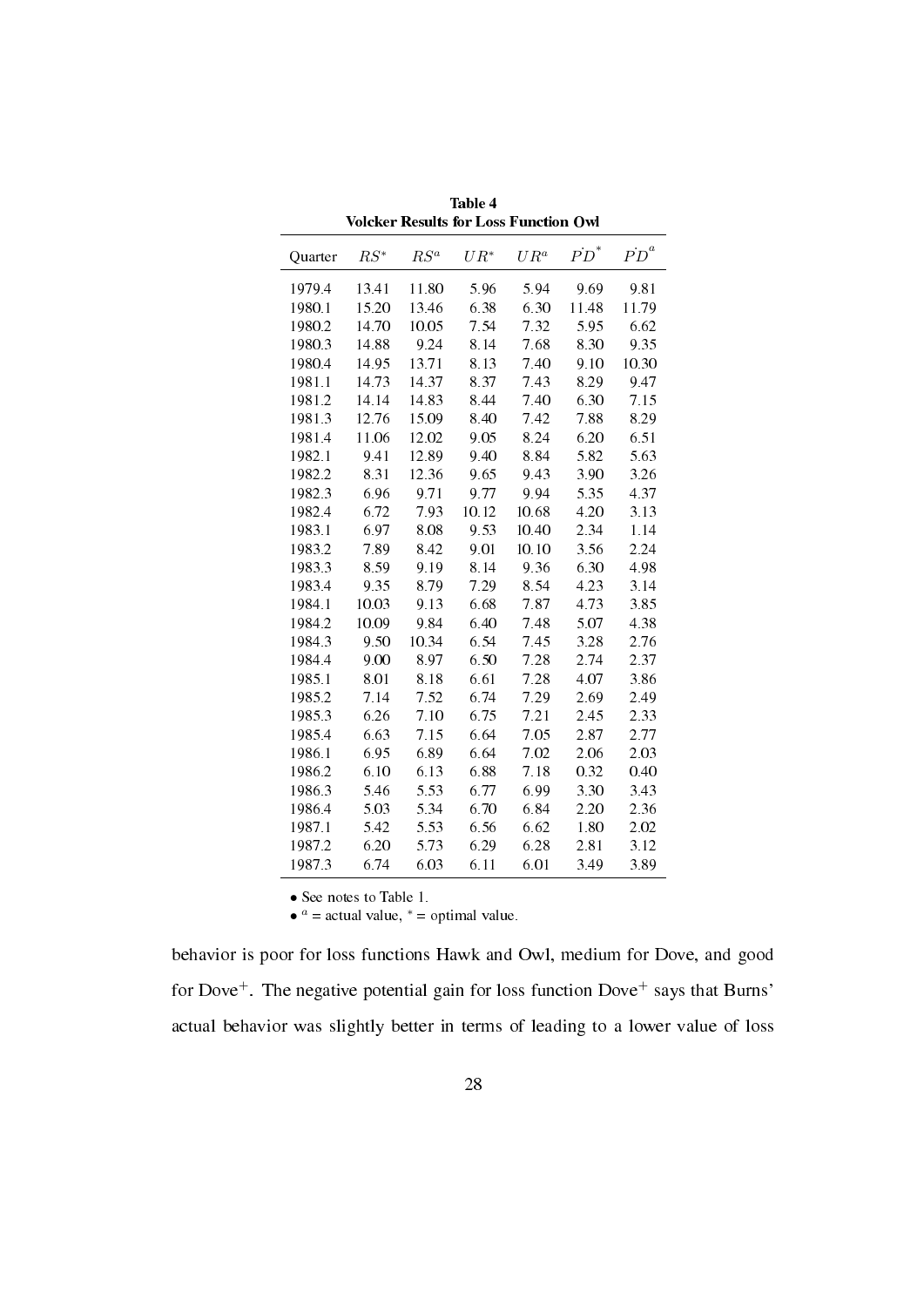function Dove<sup>+</sup> than what would have been achieved had loss function Dove<sup>+</sup> been minimized using the procedure in this paper.

### Martin

The potential gains for Martin do not vary much across the four loss functions, and, like for Volcker, the results say that Martin could have done better for all the loss functions. The root mean squared error is smallest for Owl, but the values for Hawk and Dove are close to that for Owl. Martin did not have an inflation problem between 1958 and 1963 in the sense that  $\overline{PD}$  was below its target value of 1.5 percent during almost all of this period, and the optimal control results say that he should have lowered the unemployment rate more in this period. The average value of the actual interest rate in Table 3 for Martin is larger than that average value of the optimal interest rate even for loss function Hawk.

### Miller

For what it is worth, given the small number of observations, the story for Miller is very similar to the story for Burns.

#### Comparisons Across Chairmen

So, was Greenspan the best of the five chairmen? The above discussion of the individual chairmen shows that this is a complicated question. The evaluation of Burns and Miller clearly depends on the loss function. For loss function Dove<sup>+</sup> both do fine, but otherwise not. The reason than Burns and Miller are generally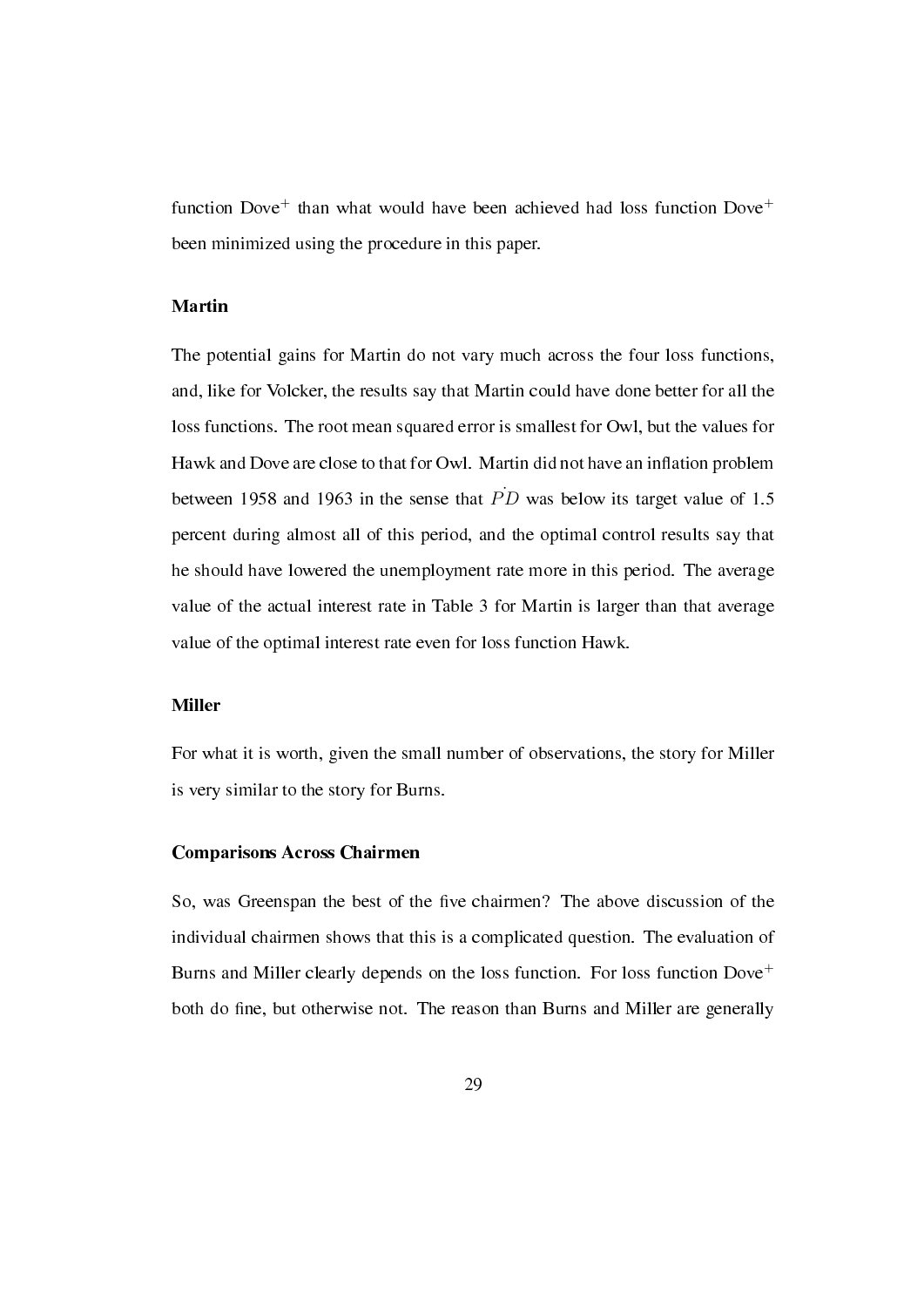judged unfavorably is probably because most people have loss functions that are much more hawkish than  $Dove^+$ . In other words, loss function  $Dove^+$  probably weights inflation loss relative to unemployment loss much too little for most people. And for loss function Owl, for example, Burns and Miller could have done much better.

The story is different for Volcker and Martin. The results say that both could have done better for any of the loss functions. Volcker could have smoothed more early in his term, and Martin could have lowered the unemployment rate during some of his term when inflation was not a problem.

Greenspan looks good across the four loss functions. The largest potential gain is for loss function Hawk, but even here the potential gain is small relative to the potential gains for the other chairmen. One could thus conclude that Greenspan is the best for loss functions Hawk, Owl, and Dove. For loss function Dove<sup>+</sup> Greenspan, Miller, and Burns are essentially tied.

#### Robustness of the Results

The results are not sensitive to the assumption that the exogenous variable values are known. A second set of results was obtained using a version of the model in which a fifth-order autoregressive equation with a constant term and time trend was estimated for each exogenous variable except dummy variables, and these equations were added to the model. A total of 88 equations were added. This is a version of the model in which there are no exogenous variables except for a few dummy variables. The same optimal control procedure was applied to this version as was applied to the basic version. None of the above comparisons were changed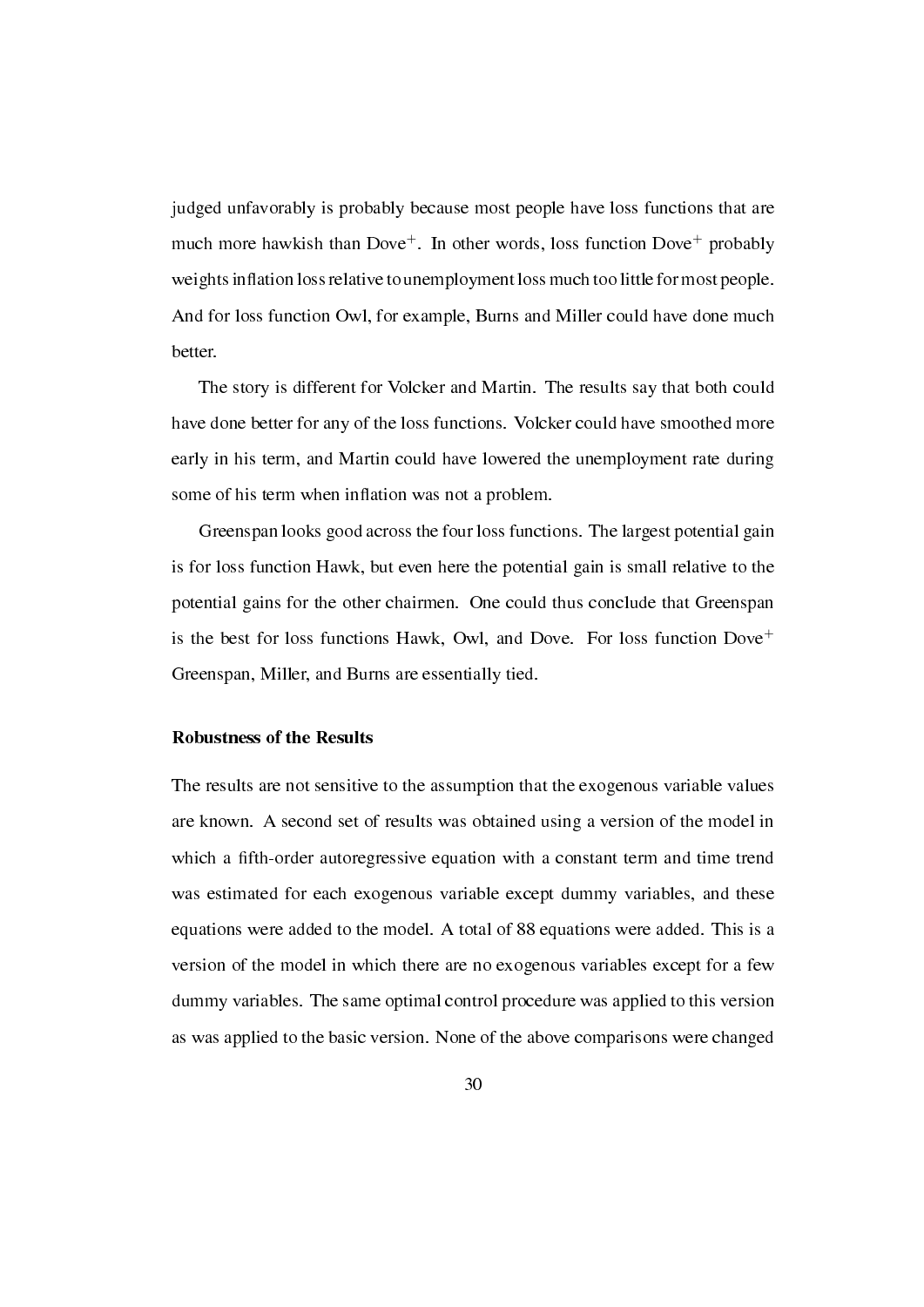using this version. The story for each chairman is the same.

Another set of results was obtained using 2.5 percent as the target value for inflation rather than  $1.5$  percent. This choice is somewhat problematic because the actual inflation rate is lower than 2.5 percent for many quarters, which implies, other things being equal, that the Fed in many cases should stimulate the economy to get the inflation rate back up. This choice also means that each loss function is less hawkish than it was before. The stories are also similar for this set of results, although Greenspan, Miller, and Burns look slightly better because of the less Hawkish loss functions. It is still the case that Volcker and Martin could have done better for all loss functions.

#### Comparison to Other Results

The primary concern of the five papers mentioned in the Introduction, Salemi (1995, 2006), Favero and Rovelli (2003), Ozlale (2003), and Dennis (2006), is to estimate the parameters of the objective function of the Fed along with the parameters of the model. This concern is related to the second way of evaluating Fed chairmen in this paper, namely choosing for each chairman which of the various loss functions tried comes closest to matching the actual values of the interest rate to the optimal values. In the present case, however, the problem cannot be set up as a linear-quadratic problem because the model is nonlinear, and so the estimation approach of these papers cannot be followed. The model is instead estimated separately (by 2SLS), and the  $\lambda$  weights are simply chosen to minimize the root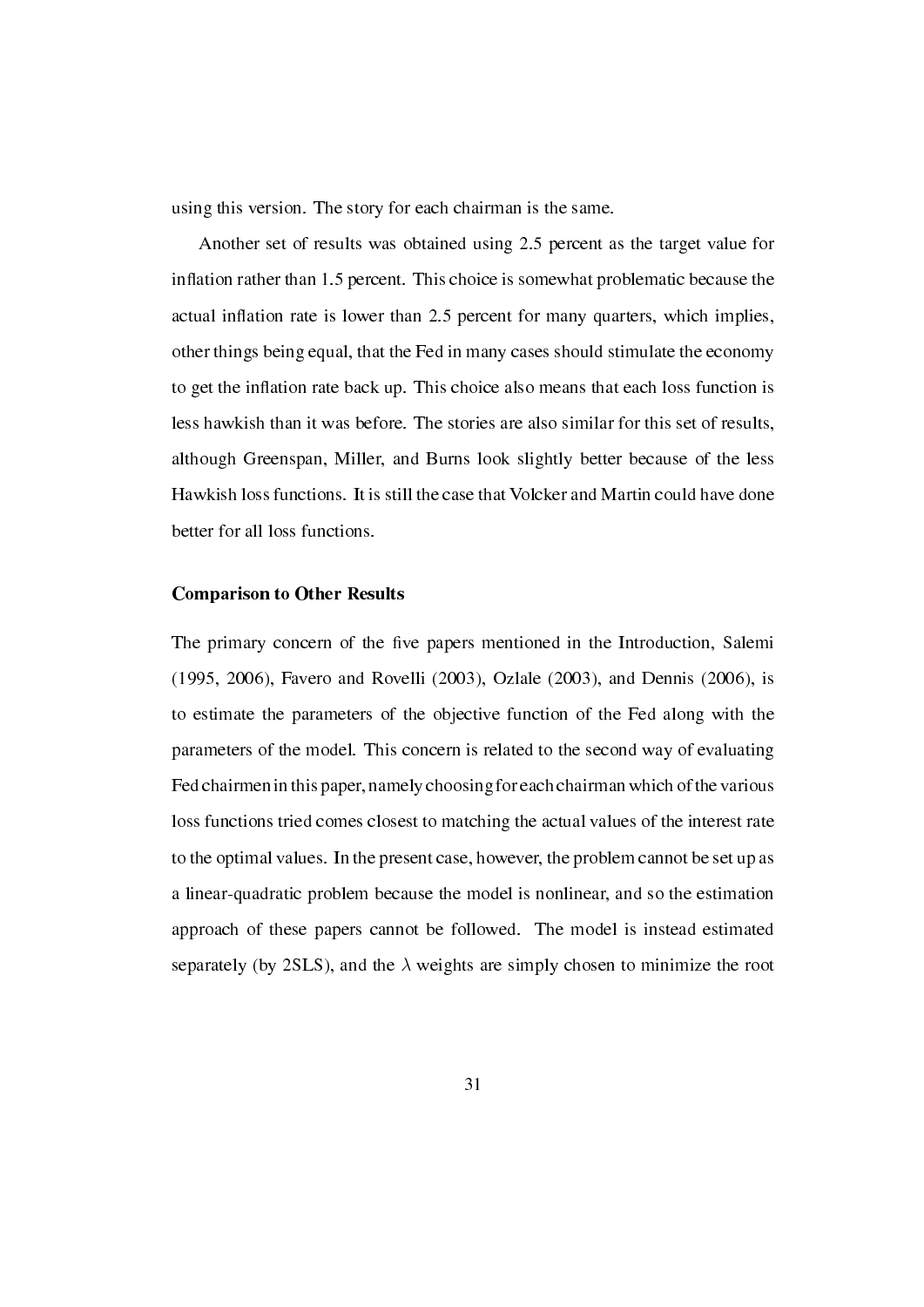mean squared error of the actual interest rate values versus the optimal values.<sup>19</sup> In spite of these differences, there is a common result. All five papers find that the Fed weighted inflation more relative to output in the Volcker-Greenspan period than before.<sup>20</sup> This is consistent with the result in this paper that objective function Owl is closest for Volcker and Greenspan and that objective function  $Dove^+$  is closest for Miller and Burns. However, for the period prior to 1970:1, the objective function is back to Owl (for Martin).

With one exception these studies do not address the first way of evaluating Fed chairmen in this paper, which is to compare actual to optimal behavior. They simply assume that the Fed optimized. The exception is Salemi (2006), who estimates the parameters of a policy rule rather than the parameters of the objective function. This allows him to compare the parameter estimates with and without the assumption that the Fed optimizes. He finds that the Fed could have lowered loss by 3.1 percent in the period  $1965:1-1980:4$  and by 0.5 percent in the period 1980:12001:4. This difference is roughly consistent with the results for, say, loss function Owl in Table 3, where  $Z^{Act} - Z^{Opt}$  is smaller for Greenspan and Volcker than for Miller and Burns. This is not true, however, for a loss function like  $Dove^+$ .

<sup>&</sup>lt;sup>19</sup>The models are also, of course, quite different from the US(EX, PIM) model. Salemi (1995) uses a five-variable VAR model. The Rudebusch-Svensson (1999) model, used by Favero and Rovelli (2003), Ozlale (2003), and Dennis (2006), is a (backward-looking) two-equation model where the output gap depends on lagged output gaps and the lagged real interest rate and the inflation rate depends on lagged inflation rates and the lagged output gap. Salemi  $(2006)$  uses a (forward-looking) two-equation NK model where the output gap depends on lagged output gaps, the expected future output gap, and the real interest rate and the inflation rate depends on the lagged inflation rate, the expected future inflation rate, and the output gap.

<sup>&</sup>lt;sup>20</sup>Actually, Dennis (2006) never found the output gap to be significant in the Fed's objective function, but he did find the inflation target to be smaller in the Volcker-Greenspan period than before, namely 1.4 percent versus 7.0 percent before.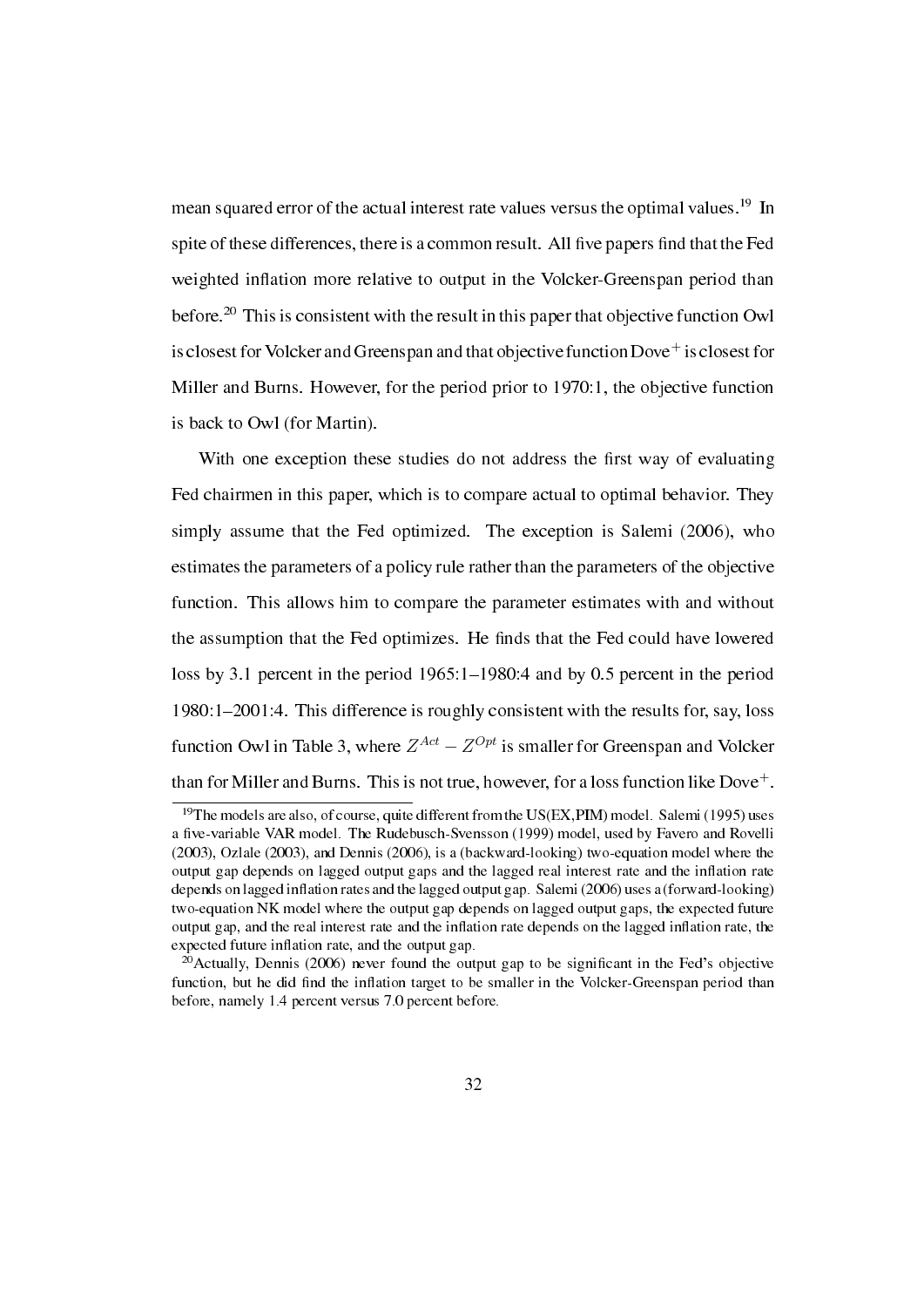# 7 Conclusion

The results are summarized at the end of the previous section, and this will not be repeated here. The conventional wisdom that Miller and Burns did not do well is supported by the results unless one is very dovish. Volcker and Martin could have done better across all loss functions, and Greenspan did well across all loss functions. Under the assumption that each chairman minimized a loss function, the loss function that comes closest to matching this behavior is Owl for Greenspan, Volcker, and Martin, and  $Dove<sup>+</sup>$  for Miller and Burns.

Since the assumption that the Fed chairmen optimized is a strong one and since the first way of evaluating Fed chairmen in this paper does not require this assumption, most of the weight should probably be placed on this set of comparisons, namely the  $Z^{Act} - Z^{Opt}$  values in Table 3. These comparisons are based on the assumption that each Fed chairman could have had the US(EX,PIM) model available for use and could have minimized a loss function in the manner discussed in Section 5. The main requirement for minimizing the loss function is that the error terms for the current quarter are known. As discussed above, the results are not sensitive to the assumption that the current and future exogenous variable values are known. It is an open question on how robust the present conclusions are to the use of different models and informational assumptions.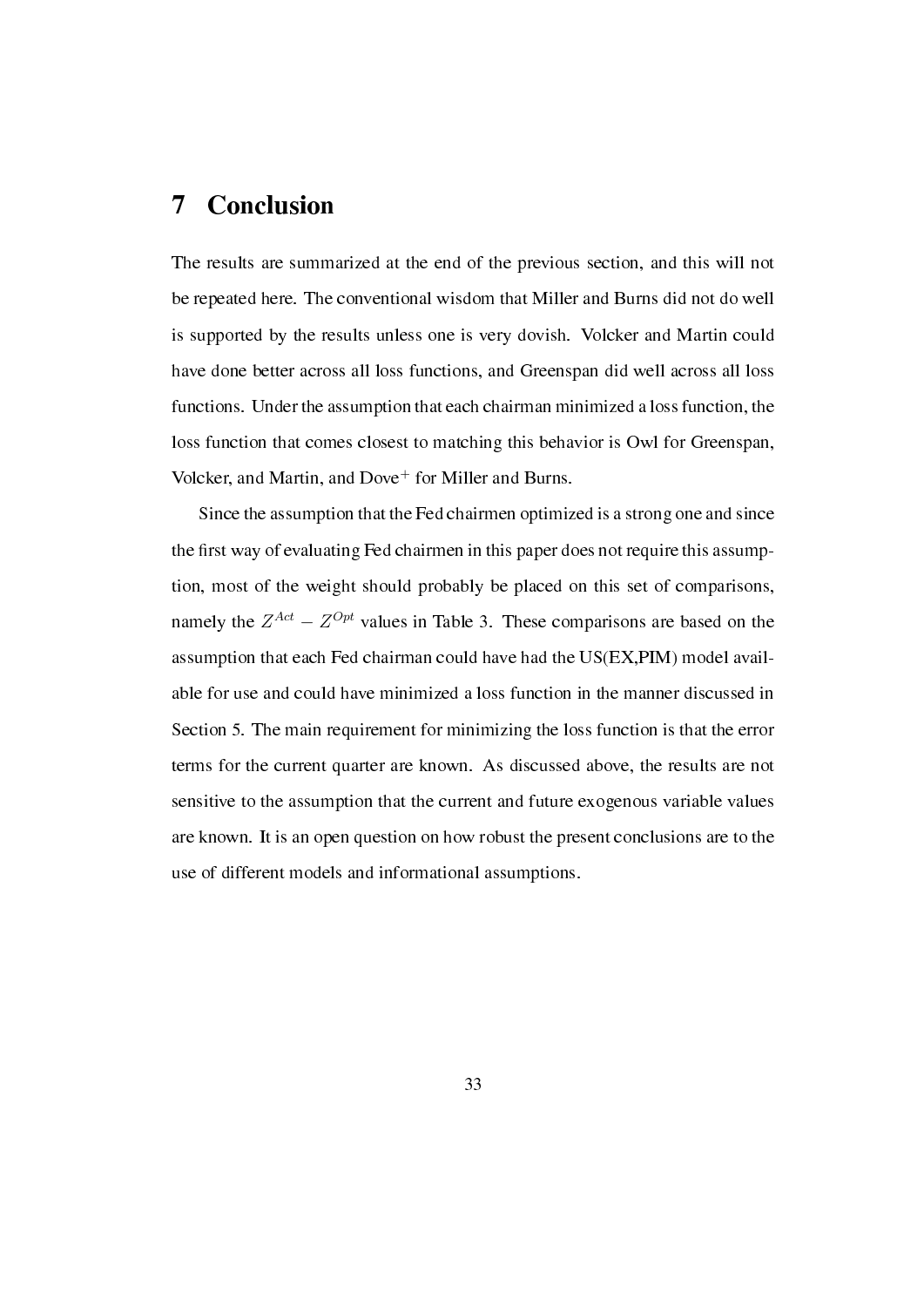## References

- [1] Bils, Mark, and Peter J. Klenow, 2004, "Some Evidence on the Importance of Sticky prices," Journal of Political Economy, 112, 947–985.
- [2] Blinder, Alan S., and Ricardo Reis, 2005, "Understanding the Greenspan Standard," paper prepared for the Federal Reserve Bank of Kansas City symposium, The Greenspan Era: Lessons for the Future, Jackson Hole, Wyoming, August 25–27, 2005.
- [3] Blanchard, Olivier, and John Simon, 2001, "The Long and Large Decline in U.S. Output Volatility," Brookings Papers on Economic Activity, 1, 135-164.
- [4] Dennis, Richard, 2006, "The Policy Preferences of the US Federal Reserve," Journal of Applied Econometrics, 21, 55-77.
- [5] Evans, George W., and Garey Ramey, 2006, "Adaptive Expectations, Underparameterization and the Lucas Critique," Journal of Monetary Economics, 53.
- [6] Fair, Ray C., 1974a, A Model of Macroeconomic Activity. Vol. 1: The Theoretical Model. Cambridge, MA: Ballinger Publishing Co.
- [7] Fair, Ray C., 1974b, "On the Solution of Optimal Control Problems as Maximization Problems," Annals of Economic and Social Measurement, 3, 135-154.
- [8] Fair, Ray C., 1978, "The Use of Optimal Control Techniques to Measure Economic Performance," International Economic Review, 19, 289-309.
- [9] Fair, Ray C., 1984, Specification, Estimation, and Analysis of macroeconometric Models. Cambridge, MA: Harvard University Press.
- [10] Fair, Ray C., 2000, "Testing the NAIRU Model for the United States," The Review of Economics and Statistics, 82, 64–71.
- [11] Fair, Ray C., 2004, *Estimating How the Macroeconomy Works*. Cambridge, MA: Harvard University Press.
- [12] Fair, Ray C., 2007, "Evaluating Inflation Targeting Using a Macroeconometric Model," March 2007.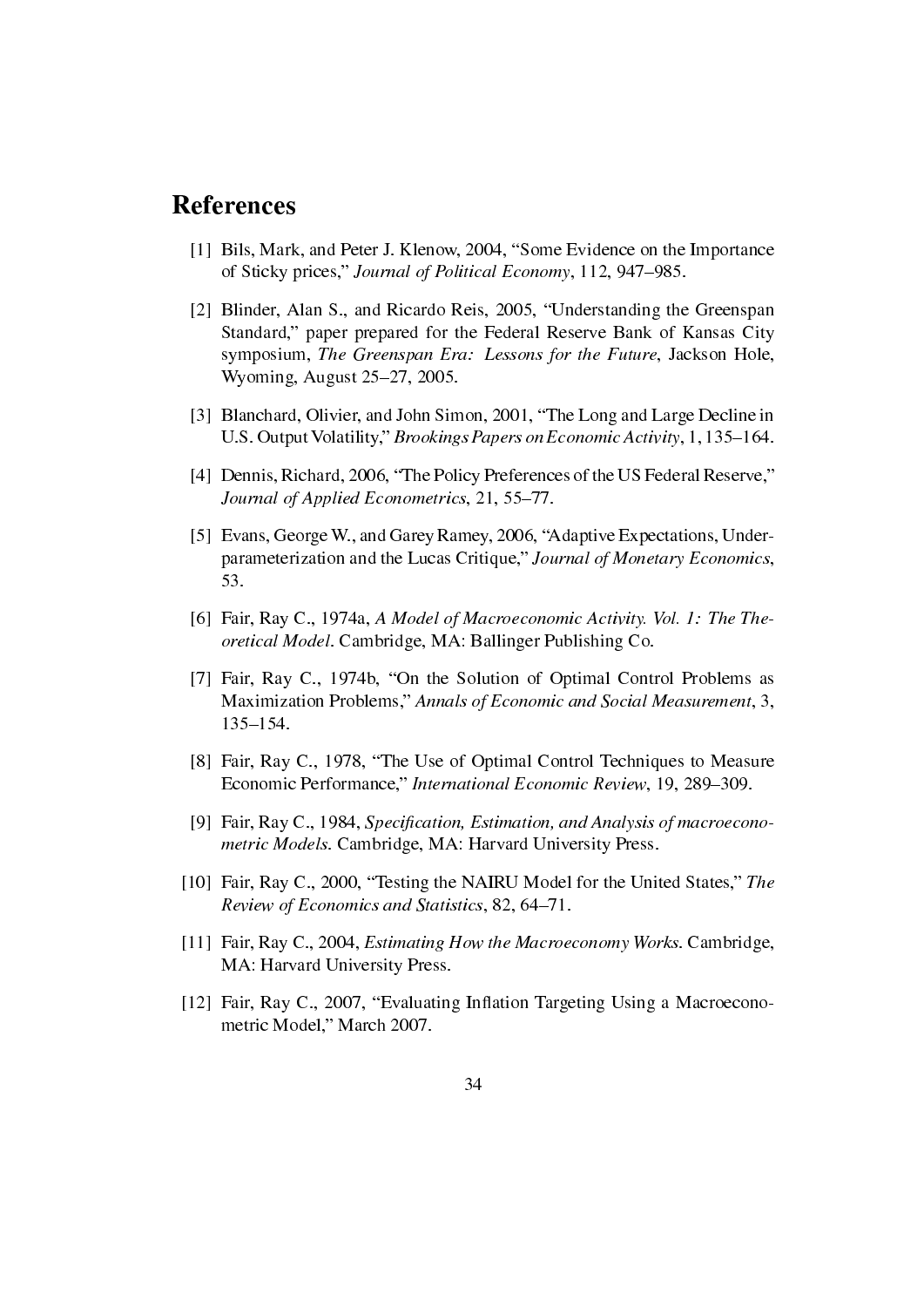- [13] Favero, Carlo A., and Riccardo Rovelli, 2003, "Macroeconomic Stability and the Preferences of the Fed: A Formal Analysis, 1961–98," Journal of Money, Credit, and Banking, 35, 545–556.
- [14] Goodfriend, Marvin, and Robert G. King, 1997, "The New Neoclassical Synthesis and the Role of Monetary Policy," in NBER Macroeconomics Annual 1997, eds. Ben S. Bernanke and Julio J. Rotemberg, Cambridge, MA: The MIT Press, 231-295.
- [15] Lucas, Robert E., Jr., 1976, "Econometric Policy Evaluation: A Critique," in K. Brunner and A.H. Meltzer, eds., The Phillips Curve and Labor Markets. Amsterdam: North-Holland.
- [16] Ozlale, Umit, 2003, "Price Stability vs. Output Stability: Tales of Federal Reserve Administrations," Journal of Economic Dynamics and Control, 27, 1595-1610.
- [17] Romer, Christina D., and David H. Romer, 2002, "A Rehabilitation of Monetary Policy in the 1950s," American Economic Review, 92, 121-127.
- [18] Romer, Christina D., and David H. Romer, 2004, "Choosing the Federal Reserve Chair: Lessons from History," Journal of Economic Perspectives, 18, 129-162.
- [19] Rudebusch, Glenn D., and Lars E. O. Svensson, 1999, "Policy Rules for Inflation Targeting," in Monetary Policy Rules, John B. Taylor, ed., Chicago, IL: University of Chicago Press.
- [20] Salemi, Michael K., 1995, "Revealed Preference of the Federal Reserve: Using Inverse-Control Theory to Interpret the Policy Equation of a Vector Autoregression," Journal of Business and Economic Statistics, 13, 419–433.
- [21] Salemi, Michael K., 2006, "Econometric Policy Evaluation and Inverse Control," Journal of Money, Credit, and Banking, 38, 1737-1764.
- [22] Stock, James H., and Mark W. Watson, 2003, "Has the Business Cycle Changed? Evidence and Explanations," in Monetary Policy and Uncertainty: Adapting to a Changing Economy, Federal Reserve Bank of Kansas City symposium, Jackson Hole, Wyoming, August 28-30.